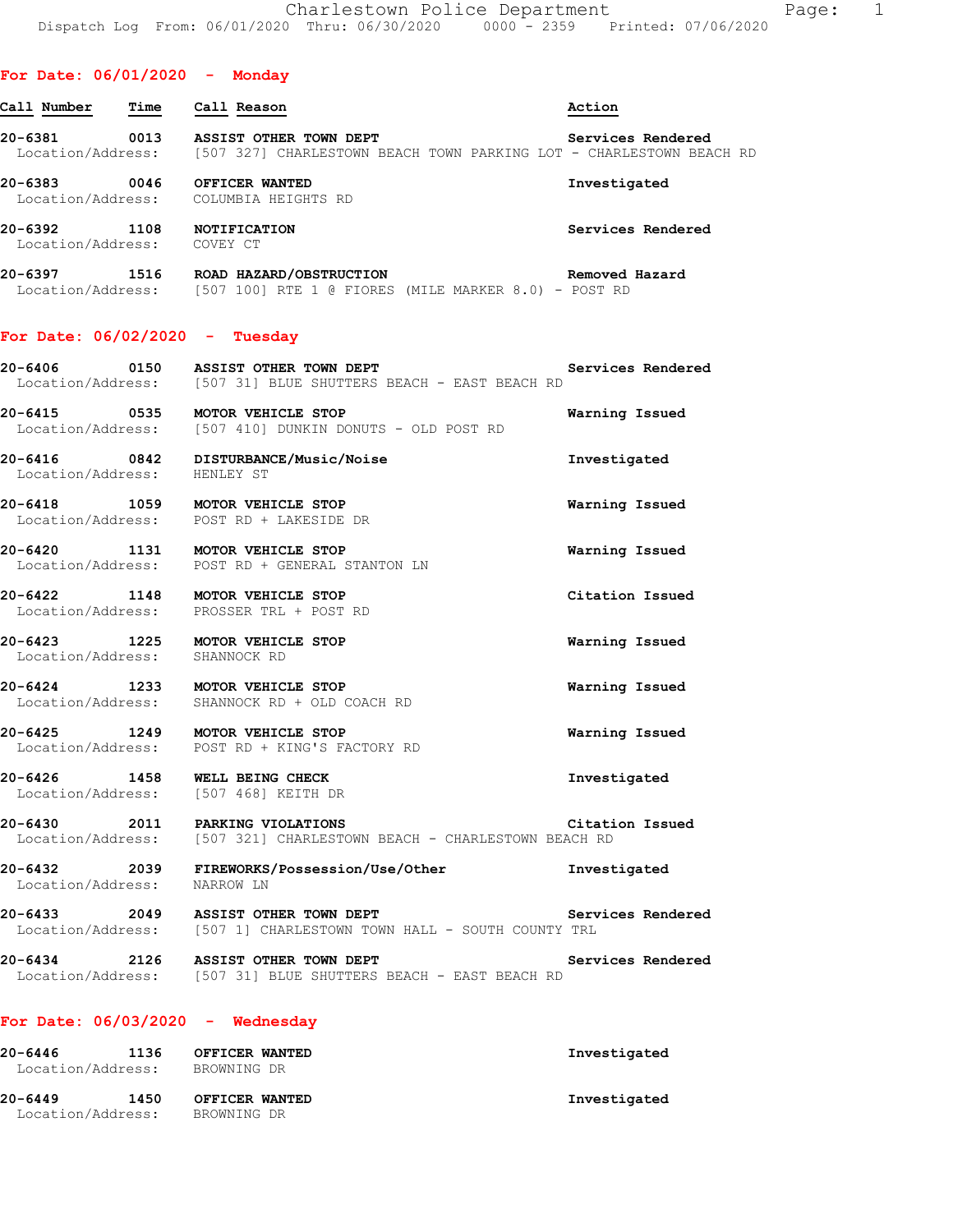|                                                       | Charlestown Police Department<br>Dispatch Log From: 06/01/2020 Thru: 06/30/2020 0000 - 2359 Printed: 07/06/2020              | $\overline{\phantom{0}}$ 2<br>Page: |
|-------------------------------------------------------|------------------------------------------------------------------------------------------------------------------------------|-------------------------------------|
|                                                       | 20-6450 1550 MOTOR VEHICLE STOP<br>Location/Address: [507 303] RTE 1 @ SOUTH SHORE MENTAL HEALTH (MM 9.0) - POST RD          | Warning Issued                      |
|                                                       | 20-6454 1625 MOTOR VEHICLE STOP<br>Location/Address: EAST BEACH RD + PARADISE LN                                             | Warning Issued                      |
| 20-6458 1726 COMPLAINT<br>Location/Address: AUBURN DR | Refer To Incident: 20-212-OF                                                                                                 | Investigated                        |
| 20-6459 1741 MVA - Minor                              | Location/Address: [507 252] RTE 1 SOUTH GENERAL STANTON INN - POST RD<br>Refer To Accident: 20-42-AC                         | Investigated                        |
|                                                       | 20-6460 1853 OFFICER WANTED<br>Location/Address: POST RD + SCHOOLHOUSE POND RD<br>Refer To Incident: 20-213-OF               | Investigated                        |
|                                                       | 20-6461 1940 MOTOR VEHICLE STOP Warning<br>Location/Address: [507 100] RTE 1 @ FIORES (MILE MARKER 8.0) - POST RD            | Warning Issued                      |
|                                                       | 20-6463 2109 MOTOR VEHICLE STOP<br>Location/Address: POST RD + PROSSER TRL                                                   | Citation Issued                     |
|                                                       | 20-6465 2201 MVA - Minor<br>Location/Address: KING'S FACTORY RD<br>Refer To Accident: 20-43-AC                               | Investigated                        |
|                                                       | For Date: $06/04/2020 -$ Thursday                                                                                            |                                     |
|                                                       | 20-6467 0049 ASSIST OTHER TOWN DEPT<br>Location/Address: [507 31] BLUE SHUTTERS BEACH - EAST BEACH RD                        | Services Rendered                   |
|                                                       | 20-6468 0107 MOTOR VEHICLE STOP<br>Location/Address: POST RD + CROSS MILLS RD                                                | Warning Issued                      |
|                                                       | 20-6482 0617 MOTOR VEHICLE STOP<br>Location/Address: POST RD + SOUTH COUNTY TRL<br>Refer To Summons: 20-100-AR               | Arrest(s) Made                      |
| $20 - 6485$<br>Location/Address: BROWNING DR          | 1036 ASSIST CITIZEN                                                                                                          | Investigated                        |
|                                                       | 20-6486 1039 ASSIST CITIZEN<br>Location/Address: BISCUIT CITY RD                                                             | Services Rendered                   |
| Location/Address: SHANNOCK RD                         | 20-6487 1042 ASSIST CITIZEN                                                                                                  | Services Rendered                   |
| Location/Address: BOTKA DR                            | 20-6489 1455 AIRCRAFT ACCIDENT                                                                                               | Investigated                        |
|                                                       | 20-6492 1722 PARKING VIOLATIONS<br>Location/Address: [507 327] CHARLESTOWN BEACH TOWN PARKING LOT - CHARLESTOWN BEACH RD     | Citation Issued                     |
|                                                       | 20-6493 1823 MOTOR VEHICLE STOP<br>Location/Address: KING'S FACTORY RD + SHUMANKANUC HILL RD                                 | Warning Issued                      |
|                                                       | 20-6494 1827 OFFICER WANTED<br>Location/Address: [507 644] BJ'S BED AND BREAKFAST - LIISA DR                                 | Services Rendered                   |
|                                                       | 20-6495 1924 ASSIST OTHER TOWN DEPT<br>Location/Address: [507 327] CHARLESTOWN BEACH TOWN PARKING LOT - CHARLESTOWN BEACH RD | Services Rendered                   |
| Location/Address: ROSS HILL RD                        | 20-6496 1932 TRAFFIC CONTROL                                                                                                 | Services Rendered                   |
| Location/Address: FALCONE LN                          | 20-6497 2002 MOTOR VEHICLE STOP                                                                                              | Warning Issued                      |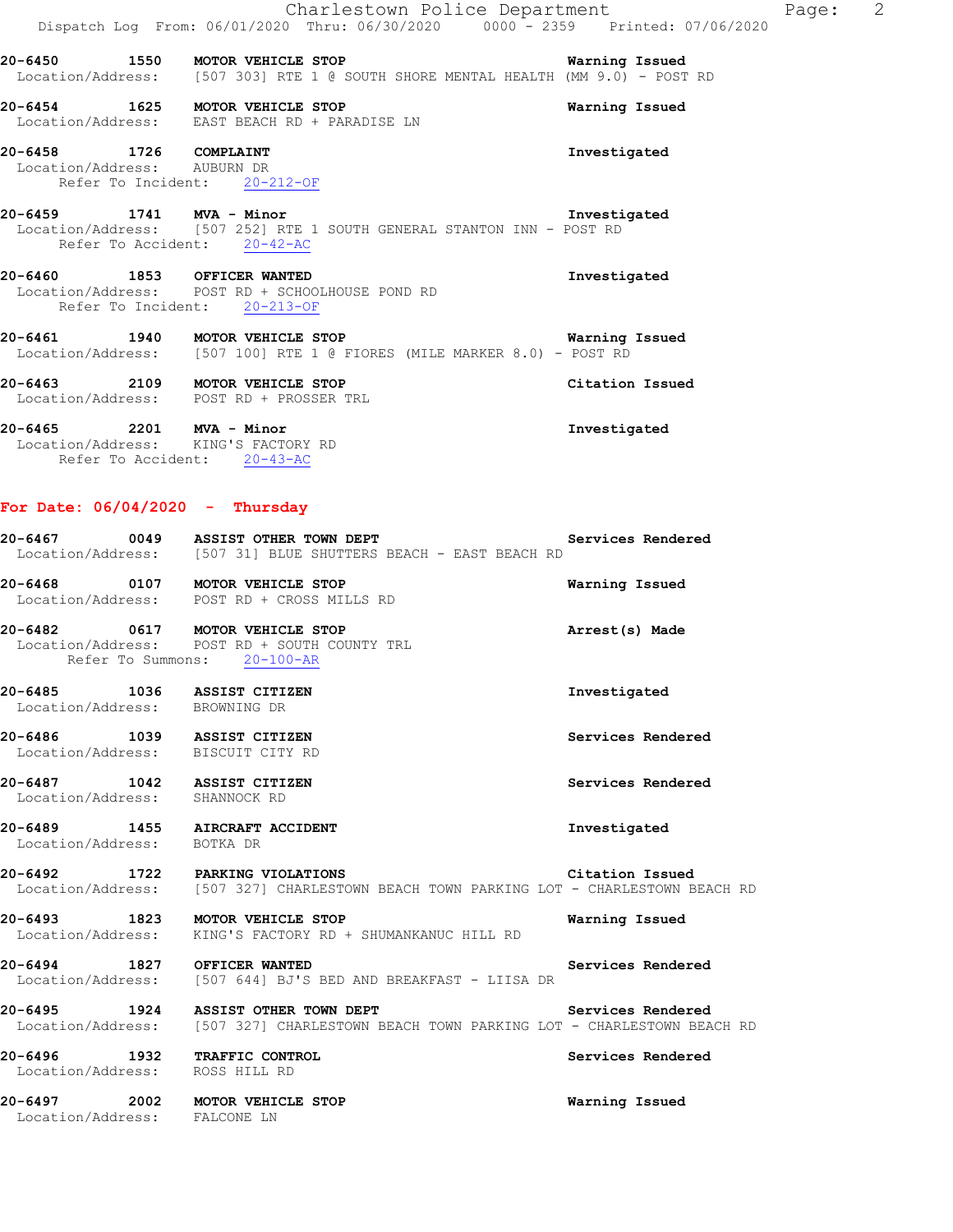|                                                         | Charlestown Police Department<br>Dispatch Log From: 06/01/2020 Thru: 06/30/2020 0000 - 2359 Printed: 07/06/2020                                      |                    | Page: 3 |  |
|---------------------------------------------------------|------------------------------------------------------------------------------------------------------------------------------------------------------|--------------------|---------|--|
|                                                         | 20-6498 2006 FOLLOW-UP INVESTIGATION 20-6498 Investigated<br>Location/Address: [507 26] CHARLESTOWN BREACHWAY - CHARLESTOWN BEACH RD                 |                    |         |  |
|                                                         | 20-6499  2028  NVA - Minor<br>Location/Address: [507 854] WINDSWEPT INN - PROSSER TRL                                                                | Investigated       |         |  |
|                                                         | 20-6500 2053 ASSIST OTHER TOWN DEPT Services Rendered<br>Location/Address: [507 31] BLUE SHUTTERS BEACH - EAST BEACH RD                              |                    |         |  |
| For Date: $06/05/2020 -$ Friday                         |                                                                                                                                                      |                    |         |  |
|                                                         | Location/Address: [507 327] CHARLESTOWN BEACH TOWN PARKING LOT - CHARLESTOWN BEACH RD                                                                |                    |         |  |
|                                                         | 20-6522 0214 MOTOR VEHICLE STOP<br>Vicinity of: SOUTH COUNTY TRL + HONEY LOCUST DR                                                                   | Warning Issued     |         |  |
|                                                         | 20-6523 0621 POLICE INFORMATION                                                                                                                      | No Action Required |         |  |
|                                                         | Location/Address: [507 642] CHARLESTOWN POLICE DEPARTMENT - OLD POST RD                                                                              |                    |         |  |
|                                                         | 20-6525 0835 POLICE INFORMATION Investiga<br>Location/Address: [507 642] CHARLESTOWN POLICE DEPARTMENT - OLD POST RD<br>Refer To Incident: 20-217-OF | Investigated       |         |  |
| Location/Address: OLD RD                                | 20-6526 1046 DOMESTIC/Assault/Diso/Other Threstigated                                                                                                |                    |         |  |
|                                                         | 20-6527 1257 ROAD HAZARD/OBSTRUCTION<br>Location/Address: POST RD + NARROW LN                                                                        | Removed Hazard     |         |  |
|                                                         | 20-6528 1304 ASSIST OTHER AGENCY<br>Location/Address: [507 821] OCEAN VIEW AVE                                                                       | Services Rendered  |         |  |
| Location/Address: BROWNING DR                           | 20-6529 1319 EMBEZZELMENT/FRAUD/FORGERY<br>Refer To Incident: 20-214-OF                                                                              | Investigated       |         |  |
|                                                         | 20-6530 1347 MOTOR VEHICLE COMPLAINT                                                                                                                 | No Action Required |         |  |
|                                                         | Vicinity of: POST RD + SOUTH COUNTY TRL                                                                                                              |                    |         |  |
| Location/Address: POST RD                               | 20-6534 1612 ROAD HAZARD/OBSTRUCTION                                                                                                                 | Removed Hazard     |         |  |
| Location/Address: DRIFTWOOD DR                          | 20-6535 1632 ASSIST OTHER POLICE DEPT                                                                                                                | Could Not Locate   |         |  |
| Location/Address: COVEY CT                              | 20-6537 1652 WELL BEING CHECK                                                                                                                        | Investigated       |         |  |
|                                                         | 20-6539 1935 MOTOR VEHICLE STOP<br>Location/Address: SOUTH COUNTY TRL + EAST CHARLES ST                                                              | Warning Issued     |         |  |
| 20-6540 2054 MVA - Minor<br>Location/Address: NARROW LN | Refer To Accident: 20-44-AC                                                                                                                          | Report Taken       |         |  |
|                                                         | 20-6541 2216 MVA - W/Injury/Fluid/Hazard<br>Vicinity of: MATUNUCK SCHOOLHOUSE RD<br>Refer To Accident: 20-45-AC                                      | Services Rendered  |         |  |
| 20-6542 2252 OFFICER WANTED                             | Location/Address: ROCKY ACRES DR<br>Refer To Incident: 20-218-OF                                                                                     | Report Taken       |         |  |
| Location/Address: DRIFTWOOD DR                          | 20-6543 2326 FOLLOW-UP INVESTIGATION<br>Refer To Arrest: 20-101-AR                                                                                   | Arrest(s) Made     |         |  |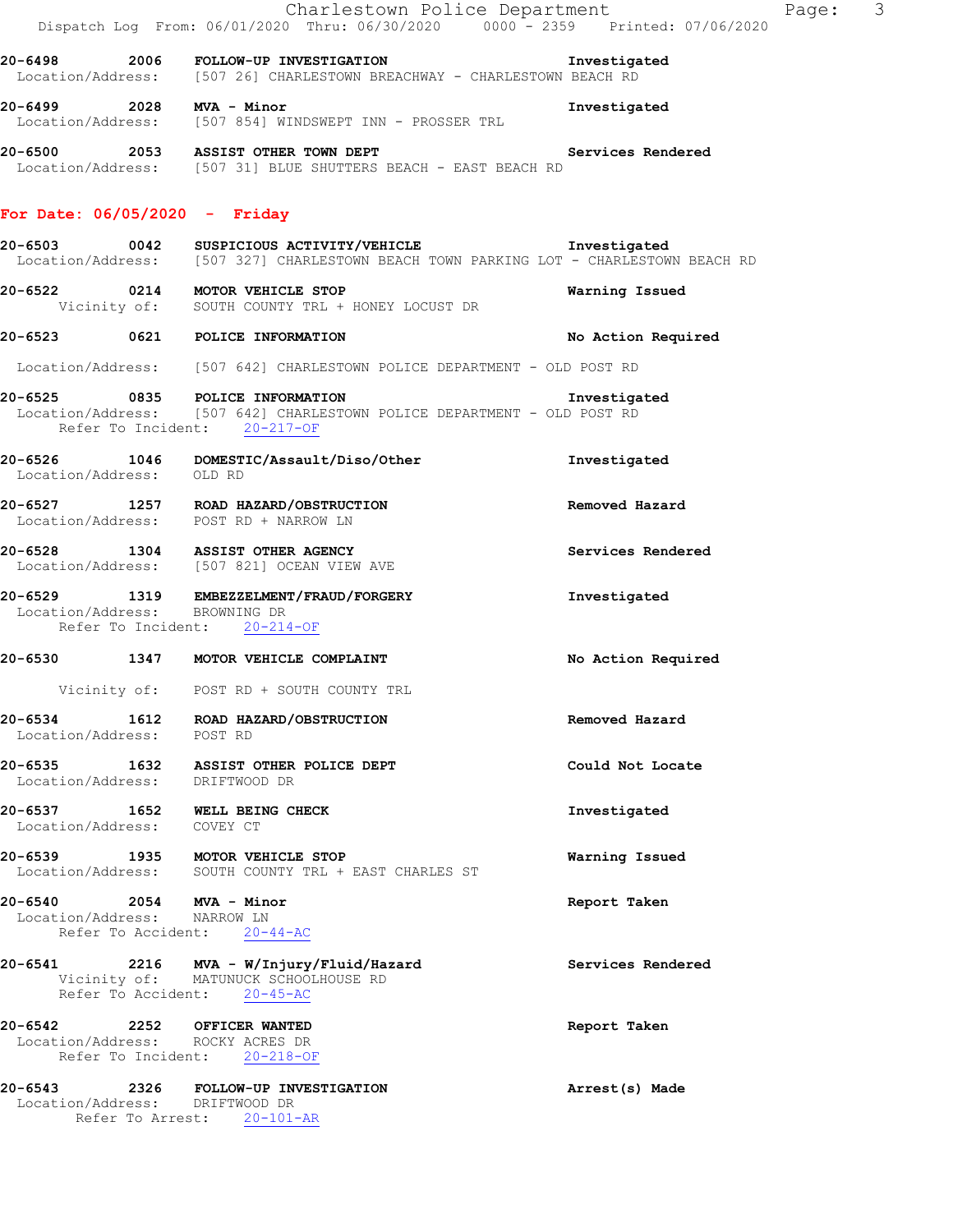|                      |      | 20-6544 0014 MOTOR VEHICLE COMPLAINT Services Rendered<br>Vicinity of: [507 254] GALAPAGOS COLLECTION - OLD POST RD<br>Refer To Accident: 20-46-AC               |                               |
|----------------------|------|------------------------------------------------------------------------------------------------------------------------------------------------------------------|-------------------------------|
|                      |      | 20-6545 0149 DOMESTIC/Assault/Diso/Other Arrest(s) Made<br>Location/Address: [507 642] CHARLESTOWN POLICE DEPARTMENT - OLD POST RD<br>Refer To Arrest: 20-102-AR |                               |
|                      |      | 20-6547 0855 MVA - Minor<br>Location/Address: WEST BEACH RD<br>Refer To Accident: 20-47-AC                                                                       | Report Taken                  |
|                      |      | 20-6549 1156 911 CALLS/False/Hang-Ups/Open Taken/Refered to Other Agency                                                                                         |                               |
|                      |      | Location/Address: [507 286] RTE 112 @ RICHMOND LINE - CAROLINA BACK RD                                                                                           |                               |
|                      |      | 20-6552 1522 Boating - Assistance Services Rendered Location: [507 341] NINIGRET POND - EAST                                                                     |                               |
|                      |      | 20-6555 1600 ANIMAL COMPLAINT                                                                                                                                    | Taken/Refered to Other Agency |
|                      |      | Location/Address: ALTON CAROLINA RD                                                                                                                              |                               |
|                      |      | 20-6556 1603 ASSIST OTHER POLICE DEPT<br>Location/Address: [507 320] QUONOCHONTAUG BREACHWAY - WEST BEACH RD                                                     | Services Rendered             |
|                      |      | 20-6557 1613 ASSIST OTHER TOWN DEPT Could Not Locate<br>Location/Address: [507 31] BLUE SHUTTERS BEACH - EAST BEACH RD                                           |                               |
|                      |      | 20-6558 1616 MVA - Minor                                                                                                                                         | Transported to Hospital       |
|                      |      | Location/Address: MATUNUCK SCHOOLHOUSE RD + OLD POST RD<br>Refer To Accident: 20-48-AC                                                                           |                               |
|                      |      | 20-6559 1637 MOTOR VEHICLE STOP<br>Location/Address: [507 905] MILE MARKER 4.2 - WARREN RD                                                                       | Warning Issued                |
|                      |      | 20-6560 1642 OFFICER WANTED<br>Location/Address: CAROLINA BACK RD                                                                                                | Unfounded                     |
|                      |      | 20-6561 1739 FOLLOW-UP INVESTIGATION<br>Location/Address: ALTON CAROLINA RD                                                                                      | Services Rendered             |
|                      |      | 20-6563 1808 ALARM, BURGLAR<br>Location/Address: PARADISE LN                                                                                                     | False Alarm                   |
|                      |      | 20-6564 1852 ALARM, BURGLAR<br>Location/Address: WEST BEACH RD                                                                                                   | False Alarm                   |
|                      |      | 20-6565 1902 OFFICER WANTED<br>Location/Address: [507 878] BROWNING DR<br>Refer To Incident: 20-219-OF                                                           | Report Taken                  |
| 20-6566 2120 ASSAULT |      |                                                                                                                                                                  | Transported to Hospital       |
|                      |      | Location/Address: CAROLINA BACK RD<br>Refer To Incident: 20-220-OF                                                                                               |                               |
|                      |      | Location/Address: RIVERVIEW DR                                                                                                                                   | Investigated                  |
|                      |      | 20-6568 2133 MVA - Minor<br>Location/Address: SHANNOCK RD + CEDAR MEADOWS RD<br>Refer To Arrest: 20-103-AR                                                       | Arrest(s) Made                |
| 20-6569 2014         | 2201 | OFFICER WANTED<br>Location/Address: WEST BEACH RD                                                                                                                | Unfounded                     |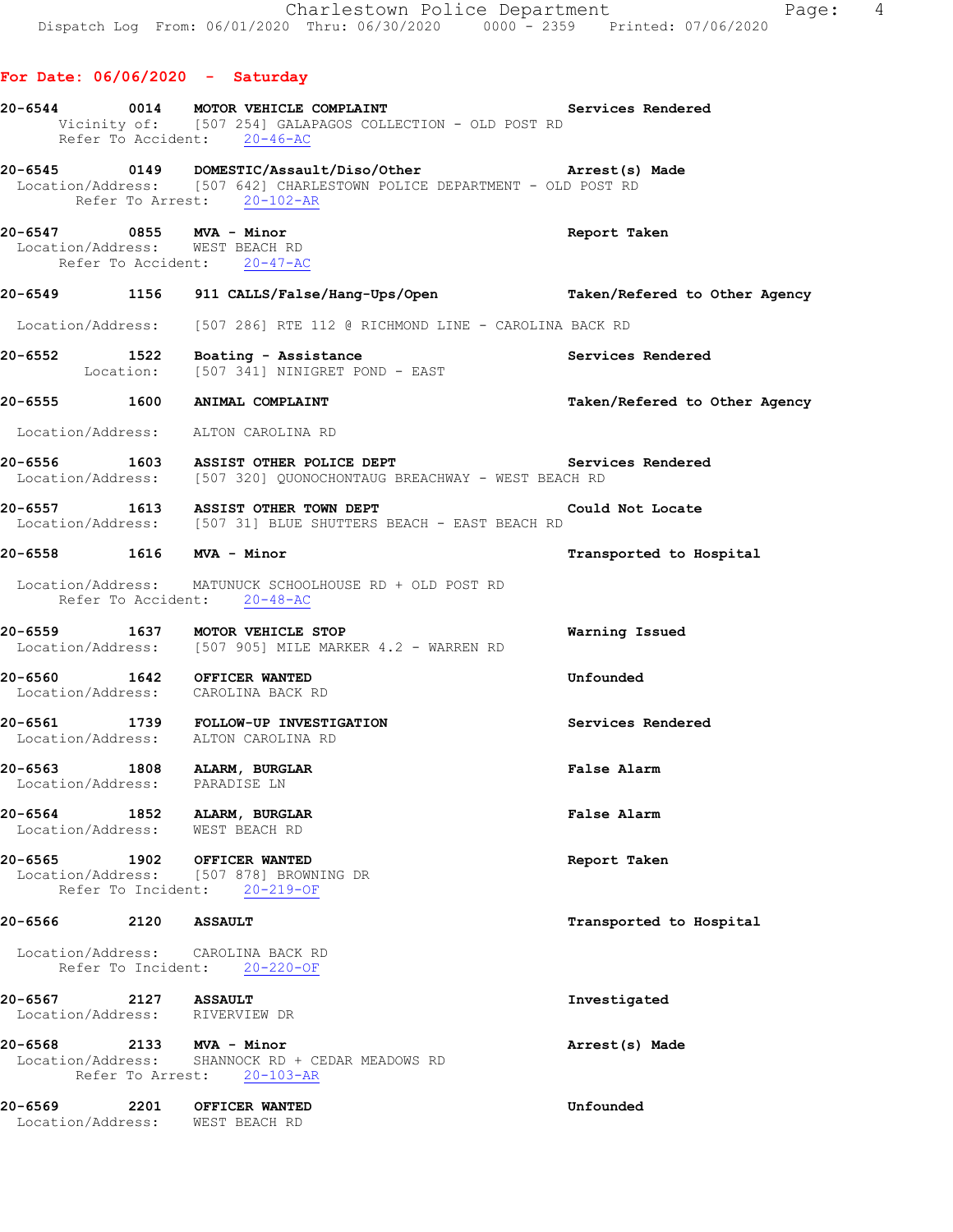|                                                             | Charlestown Police Department<br>Dispatch Log From: 06/01/2020 Thru: 06/30/2020 0000 - 2359 Printed: 07/06/2020                                       | Page: 5                  |
|-------------------------------------------------------------|-------------------------------------------------------------------------------------------------------------------------------------------------------|--------------------------|
|                                                             | 20-6570 2219 ASSIST OTHER TOWN DEPT Number of Services Rendered<br>Location/Address: [507 31] BLUE SHUTTERS BEACH - EAST BEACH RD                     |                          |
| For Date: $06/07/2020 -$ Sunday                             |                                                                                                                                                       |                          |
|                                                             | 20-6571 0016 MOTOR VEHICLE STOP<br>Location/Address: POST RD + WILDFLOWER RD                                                                          | Warning Issued           |
|                                                             | 20-6572   0021   DISTURBANCE/Music/Noise<br>Location/Address: [507 222] SEAVIEW MOTOR COURT - OLD POST RD                                             | Investigated             |
|                                                             | 20-6575 0100 ASSIST OTHER TOWN DEPT Services Rendered<br>Location/Address: [507 327] CHARLESTOWN BEACH TOWN PARKING LOT - CHARLESTOWN BEACH RD        |                          |
| 20-6582 0820 COMPLAINT                                      |                                                                                                                                                       | No Action Required       |
|                                                             | Location/Address: [507 320] QUONOCHONTAUG BREACHWAY - WEST BEACH RD                                                                                   |                          |
|                                                             | 20-6584 1032 POLICE INFORMATION                                                                                                                       | No Action Required       |
|                                                             | Location/Address: [507 31] BLUE SHUTTERS BEACH - EAST BEACH RD                                                                                        |                          |
|                                                             | Refer To Incident: 20-221-OF                                                                                                                          | Report Taken             |
|                                                             | 20-6586 1156 ALARM, BURGLAR                                                                                                                           | Building Checked/Secured |
|                                                             | Location/Address: [507 416] MOHEGAN RD                                                                                                                |                          |
|                                                             | 20-6587 1213 POLICE INFORMATION<br>Location/Address: [507 321] CHARLESTOWN BEACH - CHARLESTOWN BEACH RD                                               | Services Rendered        |
| 20-6588 1235 PHONE CALL                                     |                                                                                                                                                       | No Action Required       |
| 20-6589 1319 PHONE CALL                                     |                                                                                                                                                       | No Action Required       |
|                                                             | 20-6594 1707 ASSIST CITIZEN<br>Location/Address: [507 20] NINIGRET PARK - PARK LN                                                                     | Services Rendered        |
| 20-6595 1854 FIRE, BRUSH<br>Location/Address: RAM ISLAND RD |                                                                                                                                                       | Extinquished             |
|                                                             | 20-6597 2118 ASSIST OTHER TOWN DEPT <b>Services Rendered</b><br>Location/Address: [507 327] CHARLESTOWN BEACH TOWN PARKING LOT - CHARLESTOWN BEACH RD |                          |
|                                                             | 20-6598 2204 MOTOR VEHICLE COMPLAINT<br>Location/Address: [507 275] RTE 1 @ WESTERLY LINE - POST RD                                                   | Could Not Locate         |
| For Date: $06/08/2020 -$ Monday                             |                                                                                                                                                       |                          |
|                                                             | 20-6600 0140 MOTOR VEHICLE STOP<br>Location/Address: [507 941] DRIVING RANGE - POST RD                                                                | Warning Issued           |
|                                                             | 20-6601 0151 ASSIST OTHER TOWN DEPT<br>Location/Address: [507 31] BLUE SHUTTERS BEACH - EAST BEACH RD                                                 | Services Rendered        |
|                                                             | 20-6603 0153 ASSIST OTHER TOWN DEPT<br>Location/Address: [507 327] CHARLESTOWN BEACH TOWN PARKING LOT - CHARLESTOWN BEACH RD                          | Services Rendered        |
|                                                             | 20-6616 0744 VANDALISM<br>Location/Address: CHARLESTOWN BEACH RD<br>Refer To Incident: 20-222-OF                                                      | Report Taken             |
| 20-6617 0827 MVA - Minor                                    | Location/Address: [507 258] RTE 1 @ SOUTH KINGSTOWN LINE (MM 11.4) - POST RD                                                                          | Unfounded                |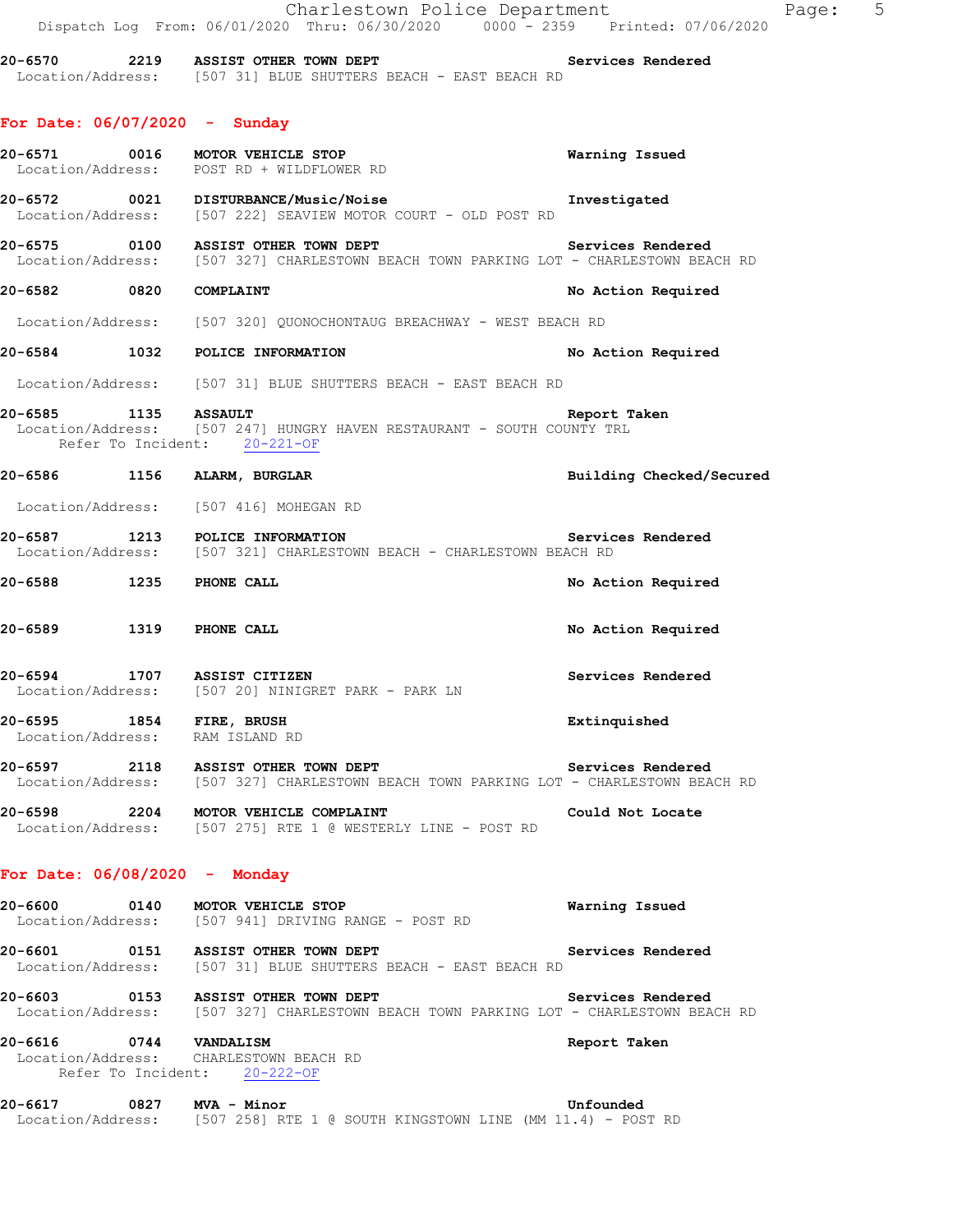|                                                     |                                                                     | Charlestown Police Department<br>Dispatch Log From: 06/01/2020 Thru: 06/30/2020 0000 - 2359 Printed: 07/06/2020<br>20-6619 0934 MOTOR VEHICLE STOP CONTROL TO Marning Issued<br>Location/Address: [507 921] MILE MARKER 9.6 - CROSS MILLS RD<br>20-6624 1157 MOTOR VEHICLE STOP <b>120-6624</b> Warning Issued |                               | Page: 6 |
|-----------------------------------------------------|---------------------------------------------------------------------|----------------------------------------------------------------------------------------------------------------------------------------------------------------------------------------------------------------------------------------------------------------------------------------------------------------|-------------------------------|---------|
|                                                     |                                                                     | Location/Address: [507 258] RTE 1 @ SOUTH KINGSTOWN LINE (MM 11.4) - POST RD<br>20-6625 1639 POLICE INFORMATION 20-6625 Services Rendered<br>Location/Address: [507 642] CHARLESTOWN POLICE DEPARTMENT - OLD POST RD                                                                                           |                               |         |
|                                                     | 20-6626 1659 ANIMAL COMPLAINT<br>Vicinity of: EAST BEACH RD         |                                                                                                                                                                                                                                                                                                                | Services Rendered             |         |
|                                                     | 20-6627 1927 ALARM, BURGLAR<br>Location/Address: SOUTH LEWIS ST     |                                                                                                                                                                                                                                                                                                                | False Alarm                   |         |
|                                                     |                                                                     | 20-6628 1935 DISABLED MV Services Rendered<br>Location/Address: [507 327] CHARLESTOWN BEACH TOWN PARKING LOT - CHARLESTOWN BEACH RD                                                                                                                                                                            |                               |         |
|                                                     | Refer To Incident: 20-213-OF                                        | 20-6629 2016 FOLLOW-UP INVESTIGATION Report Taken<br>Location/Address: [507 642] CHARLESTOWN POLICE DEPARTMENT - OLD POST RD                                                                                                                                                                                   |                               |         |
|                                                     |                                                                     | 20-6630 2029 PSYCHOLOGICAL EMERGENCY                                                                                                                                                                                                                                                                           | Transported to Hospital       |         |
|                                                     | Location/Address: SOUTH COUNTY TRL<br>Refer To Incident: 20-223-OF  |                                                                                                                                                                                                                                                                                                                |                               |         |
|                                                     |                                                                     | 20-6632 2129 ASSIST OTHER TOWN DEPT<br>Location/Address: [507 327] CHARLESTOWN BEACH TOWN PARKING LOT - CHARLESTOWN BEACH RD                                                                                                                                                                                   | Services Rendered             |         |
|                                                     |                                                                     | 20-6633 2142 ASSIST OTHER TOWN DEPT Services Rendered Location/Address: [507 31] BLUE SHUTTERS BEACH - EAST BEACH RD                                                                                                                                                                                           |                               |         |
|                                                     |                                                                     | 20-6634 2143 SUSPICIOUS ACTIVITY/VEHICLE No Action Required                                                                                                                                                                                                                                                    |                               |         |
|                                                     | For Date: $06/09/2020 - Tuesday$<br>20-6640 0010 MOTOR VEHICLE STOP | Location/Address: [507 841] BREACHWAY GRILL - CHARLESTOWN BEACH RD                                                                                                                                                                                                                                             | Citation Issued               |         |
|                                                     | Location/Address: POST RD + CROSS MILLS RD                          | 20-6647 		 0109 SUSPICIOUS ACTIVITY/VEHICLE 			 Investigated<br>Location/Address: [507 949] CHARLESTOWN MORAINE PERSERVE - KING'S FACTORY RD                                                                                                                                                                   |                               |         |
|                                                     | 20-6653 0455 POLICE INFORMATION                                     | Location/Address: [507 642] CHARLESTOWN POLICE DEPARTMENT - OLD POST RD                                                                                                                                                                                                                                        | Services Rendered             |         |
|                                                     |                                                                     | 20-6655 0827 PARKING VIOLATIONS Servic<br>Location/Address: [507 321] CHARLESTOWN BEACH - CHARLESTOWN BEACH RD                                                                                                                                                                                                 | Services Rendered             |         |
|                                                     |                                                                     | 20-6656 0921 MOTOR VEHICLE STOP<br>Vicinity of: [507 260] RTE 1 @ GENERAL STANTON - POST RD                                                                                                                                                                                                                    | Could Not Locate              |         |
|                                                     |                                                                     | 20-6658 1144 ASSIST OTHER TOWN DEPT<br>Location/Address: [507 881] CHARLESTOWN ANIMAL SHELTER - SAND HILL RD                                                                                                                                                                                                   | Services Rendered             |         |
|                                                     | 20-6659 1153 POLICE INFORMATION<br>Location/Address: OLD COACH RD   |                                                                                                                                                                                                                                                                                                                | Services Rendered             |         |
|                                                     | Refer To Accident: 20-44-AC                                         | 20-6660 1158 FOLLOW-UP INVESTIGATION<br>Location/Address: [507 250] RANDALL REALTORS - OLD POST RD                                                                                                                                                                                                             | Services Rendered             |         |
| 20-6663 1252 COMPLAINT<br>Location/Address: POST RD |                                                                     |                                                                                                                                                                                                                                                                                                                | Investigated                  |         |
|                                                     |                                                                     | 20-6664 1357 ROAD HAZARD/OBSTRUCTION                                                                                                                                                                                                                                                                           | Taken/Refered to Other Agency |         |
|                                                     |                                                                     | Location/Address: [507 100] RTE 1 @ FIORES (MILE MARKER 8.0) - POST RD                                                                                                                                                                                                                                         |                               |         |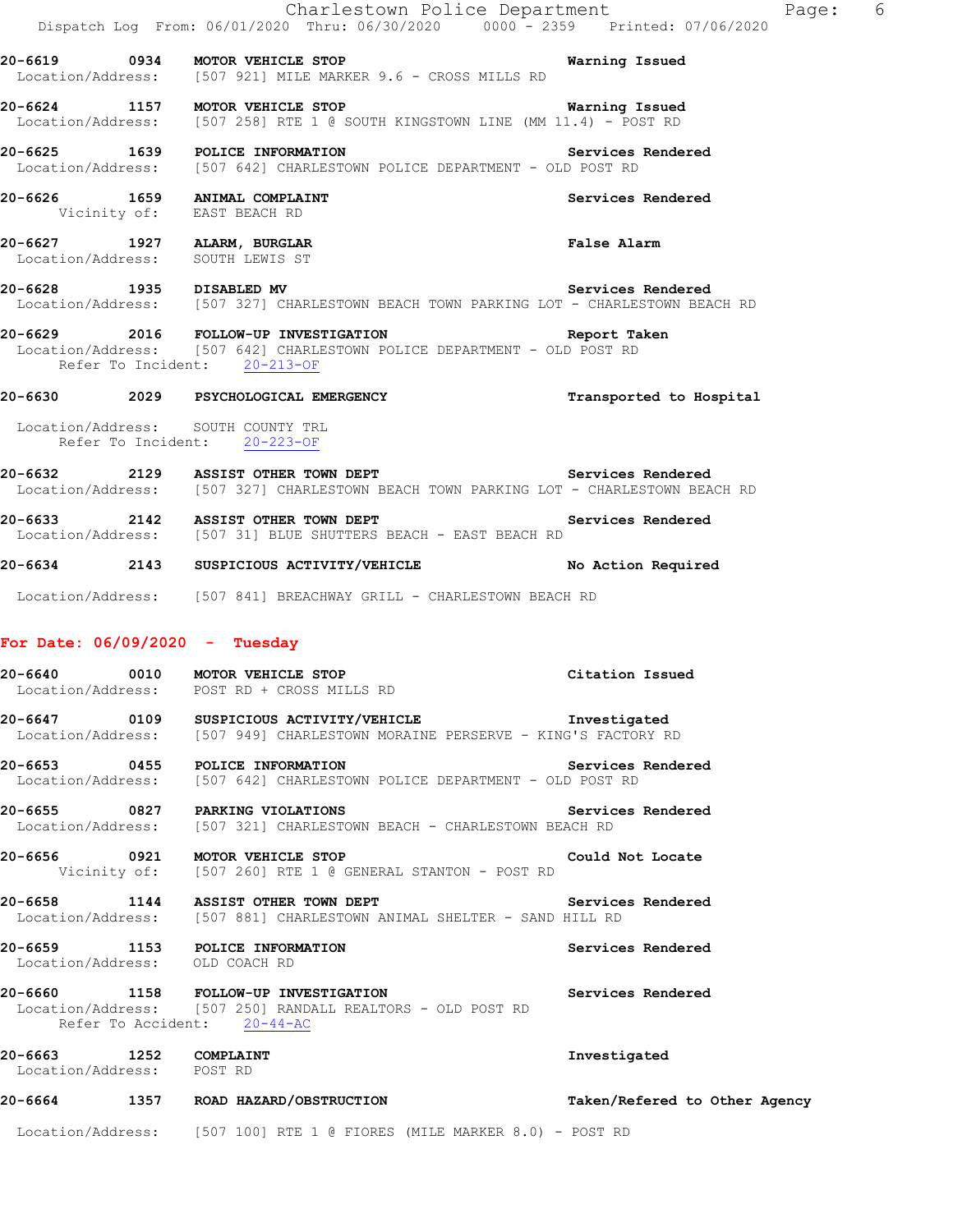**20-6671 1933 ANIMAL COMPLAINT No Action Required**  Location/Address: TOCKWOTTEN COVE RD **20-6673 2123 ASSIST OTHER AGENCY Services Rendered**  Location/Address: [507 31] BLUE SHUTTERS BEACH - EAST BEACH RD 20-6674 2200 ASSIST OTHER TOWN DEPT **Services Rendered**  Location/Address: [507 327] CHARLESTOWN BEACH TOWN PARKING LOT - CHARLESTOWN BEACH RD **20-6675 2204 SUSPICIOUS ACTIVITY/VEHICLE Could Not Locate**  Location/Address: SHANNOCK RD **20-6678 2301 MOTOR VEHICLE STOP Arrest(s) Made**  Location/Address: CHARLESTOWN BEACH RD + ARCHES RD

#### **For Date: 06/10/2020 - Wednesday**

- **20-6684 0216 MOTOR VEHICLE STOP Warning Issued**  Location/Address: SHANNOCK RD + WORDEN'S POND RD
- **20-6689 0229 MOTOR VEHICLE STOP Warning Issued**  Location/Address: [507 941] DRIVING RANGE - POST RD
- **20-6694 0300 MOTOR VEHICLE STOP Warning Issued**  Location/Address: POST RD + KING'S FACTORY RD

**20-6698 0748 ASSIST ELDERLY Services Rendered**  Location/Address: POST RD

- **20-6700 0848 COMPLAINT Investigated**  Vicinity of: [507 327] CHARLESTOWN BEACH TOWN PARKING LOT - CHARLESTOWN BEACH RD
- **20-6703 1006 EMBEZZELMENT/FRAUD/FORGERY Investigated**  Location/Address: SANCTUARY RD

**20-6704 1146 MOTOR VEHICLE STOP Warning Issued**  Location/Address: [507 267] RTE 1 @ HITCHING POST - POST RD

**20-6705 1201 MOTOR VEHICLE STOP Warning Issued**  Location/Address: WEST BEACH RD + SUNSET DR

**20-6706 1359 ASSIST ELDERLY Investigated**  Location/Address: SHANNOCK RD

**20-6708 1645 MOTOR VEHICLE STOP Warning Issued**  [507 28] SIMPLE PEASURES - SOUTH COUNTY TRL

**20-6709 1702 MOTOR VEHICLE STOP No Action Required** 

Location/Address: [507 303] RTE 1 @ SOUTH SHORE MENTAL HEALTH (MM 9.0) - POST RD

20-6710 2009 HOUSE CHECK **Building Checked/Secured** 

Location/Address: TARPON LN

20-6711 2054 ASSIST OTHER TOWN DEPT **120-6711** Services Rendered Location/Address: [507 31] BLUE SHUTTERS BEACH - EAST BEACH RD

20-6712 2107 ASSIST OTHER TOWN DEPT **1200 Services Rendered** Location/Address: [507 327] CHARLESTOWN BEACH TOWN PARKING LOT - CHARLESTOWN BEACH RD

**20-6713 2320 MOTOR VEHICLE STOP Warning Issued**  Location/Address: POST RD + WILDFLOWER RD

**20-6714 2325 MOTOR VEHICLE STOP Warning Issued**  Location/Address: POST RD + EAST BEACH RD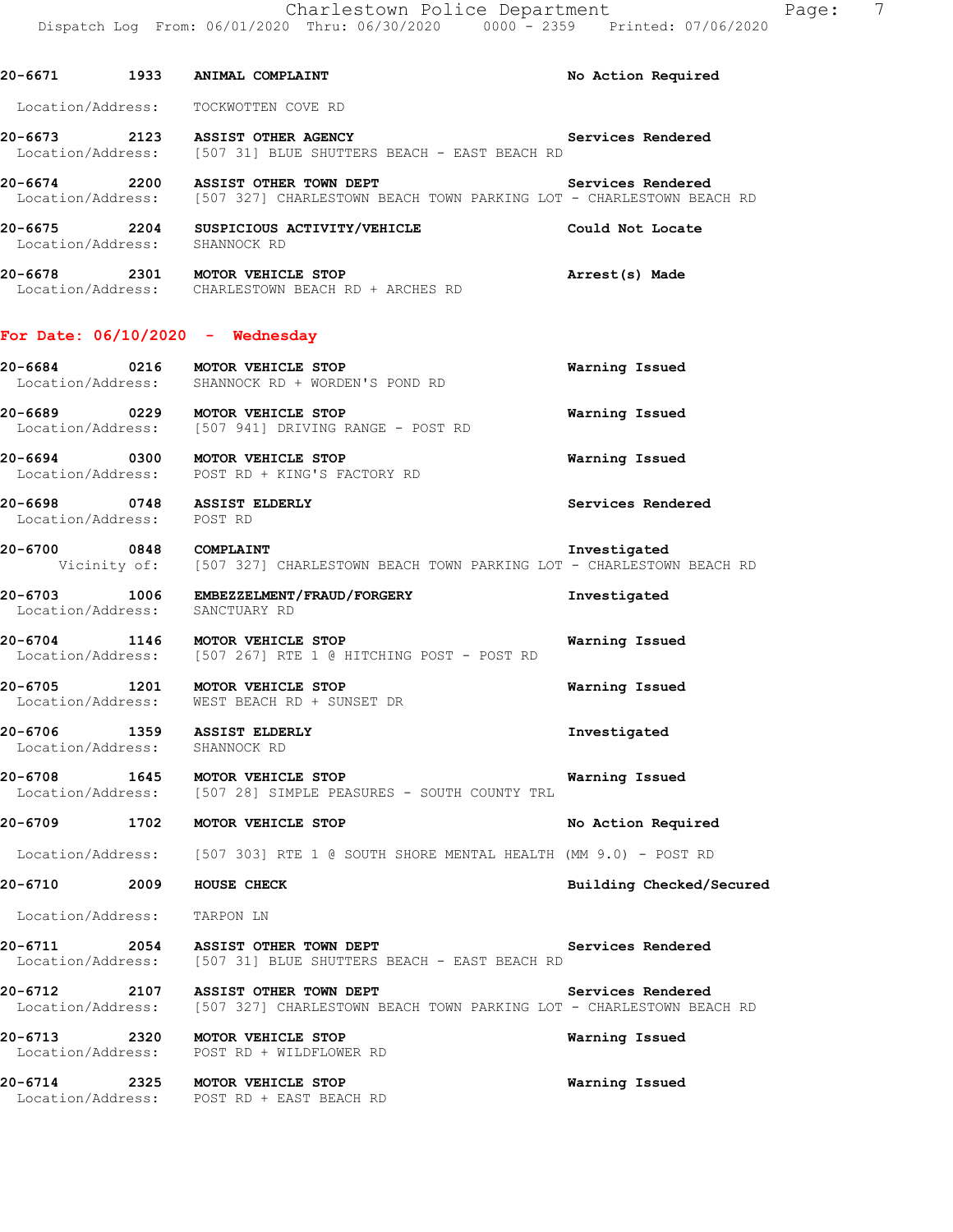|                                                                                          | Charlestown Police Department<br>Dispatch Log From: 06/01/2020 Thru: 06/30/2020 0000 <sup>-</sup> 2359 Printed: 07/06/2020                  | Page: 8                       |
|------------------------------------------------------------------------------------------|---------------------------------------------------------------------------------------------------------------------------------------------|-------------------------------|
| For Date: $06/11/2020 -$ Thursday                                                        |                                                                                                                                             |                               |
|                                                                                          | 20-6716 0032 MOTOR VEHICLE STOP<br>Location/Address: POST RD + KING'S FACTORY RD                                                            | Warning Issued                |
|                                                                                          | 20-6718 0040 MOTOR VEHICLE STOP<br>Vicinity of: POST RD + WEST BEACH RD                                                                     | Warning Issued                |
|                                                                                          | 20-6722 0057 ALARM, BURGLAR                                                                                                                 | Building Checked/Secured      |
|                                                                                          | Location/Address: [507 247] HUNGRY HAVEN RESTAURANT - SOUTH COUNTY TRL                                                                      |                               |
|                                                                                          | 20-6726 0204 MOTOR VEHICLE STOP<br>Location/Address: [507 258] RTE 1 @ SOUTH KINGSTOWN LINE (MM 11.4) - POST RD                             | Warning Issued                |
|                                                                                          | 20-6732 0540 MOTOR VEHICLE STOP NOTOR THE STOP NATING ISSUED<br>Location/Address: [507 100] RTE 1 @ FIORES (MILE MARKER 8.0) - POST RD      |                               |
| 20-6733 0711 COMPLAINT<br>Location/Address: DRIFTWOOD DR<br>Refer To Incident: 20-225-OF |                                                                                                                                             | Report Taken                  |
|                                                                                          | 20-6734 0806 DUMPING VIOLATIONS TREES TO PRESS TO DESCRIPTION<br>Location/Address: [507 220] SHERMAN AND SON'S UPHOLSTRY - SOUTH COUNTY TRL |                               |
|                                                                                          | 20-6735 0845 POLICE INFORMATION <b>Services</b> Rendered<br>Location/Address: [507 642] CHARLESTOWN POLICE DEPARTMENT - OLD POST RD         |                               |
| 20-6736 1039 ANIMAL COMPLAINT                                                            |                                                                                                                                             | Taken/Refered to Other Agency |
|                                                                                          | Location/Address: [507 31] BLUE SHUTTERS BEACH - EAST BEACH RD                                                                              |                               |
| Refer To Incident: 20-226-OF                                                             | 20-6737 1043 LARCENY<br>Location/Address: [507 929] CHURCHWOODS HOUSING COMPLEX - OLD POST RD                                               | Report Taken                  |
| Location/Address: SCAPA FLOW RD                                                          | 20-6738 1104 PSYCHOLOGICAL EMERGENCY                                                                                                        | Investigated                  |
|                                                                                          | 20-6740 1152 PSYCHOLOGICAL EMERGENCY                                                                                                        | Transported to Hospital       |
|                                                                                          | Location/Address: [507 859] GROUP HOME (BY SAND PLAIN ROAD) - SOUTH COUNTY TRL                                                              |                               |
| 20-6741 1439<br>Location/Address:                                                        | SUSPICIOUS ACTIVITY/VEHICLE<br>BLACK POND RD + ARBUTUS TRL                                                                                  | Investigated                  |
| 20-6742<br>1602<br>Location/Address:                                                     | POLICE INFORMATION<br>DRIFTWOOD DR                                                                                                          | Services Rendered             |
| 20-6745 1713<br>Location/Address:                                                        | MOTOR VEHICLE STOP<br>$[507 258]$ RTE 1 @ SOUTH KINGSTOWN LINE (MM 11.4) - POST RD                                                          | Warning Issued                |
| 20-6748<br>2009<br>Location/Address:                                                     | POLICE INFORMATION<br>DRIFTWOOD DR                                                                                                          | Could Not Locate              |

**20-6750 2047 ASSIST OTHER TOWN DEPT Services Rendered**  Location/Address: [507 31] BLUE SHUTTERS BEACH - EAST BEACH RD

**20-6753 2329 ASSIST OTHER TOWN DEPT Services Rendered**  Location/Address: [507 327] CHARLESTOWN BEACH TOWN PARKING LOT - CHARLESTOWN BEACH RD

### **For Date: 06/12/2020 - Friday**

| 20-6762           | 0054         | Warning Issued<br>MOTOR VEHICLE STOP        |  |
|-------------------|--------------|---------------------------------------------|--|
| Location/Address: |              | [507 260] RTE 1 @ GENERAL STANTON - POST RD |  |
| 20-6764           | 0102         | MOTOR VEHICLE STOP<br>Warning Issued        |  |
|                   | Vicinity of: | [507 28] SIMPLE PEASURES - SOUTH COUNTY TRL |  |

**20-6772 0302 MOTOR VEHICLE STOP Warning Issued**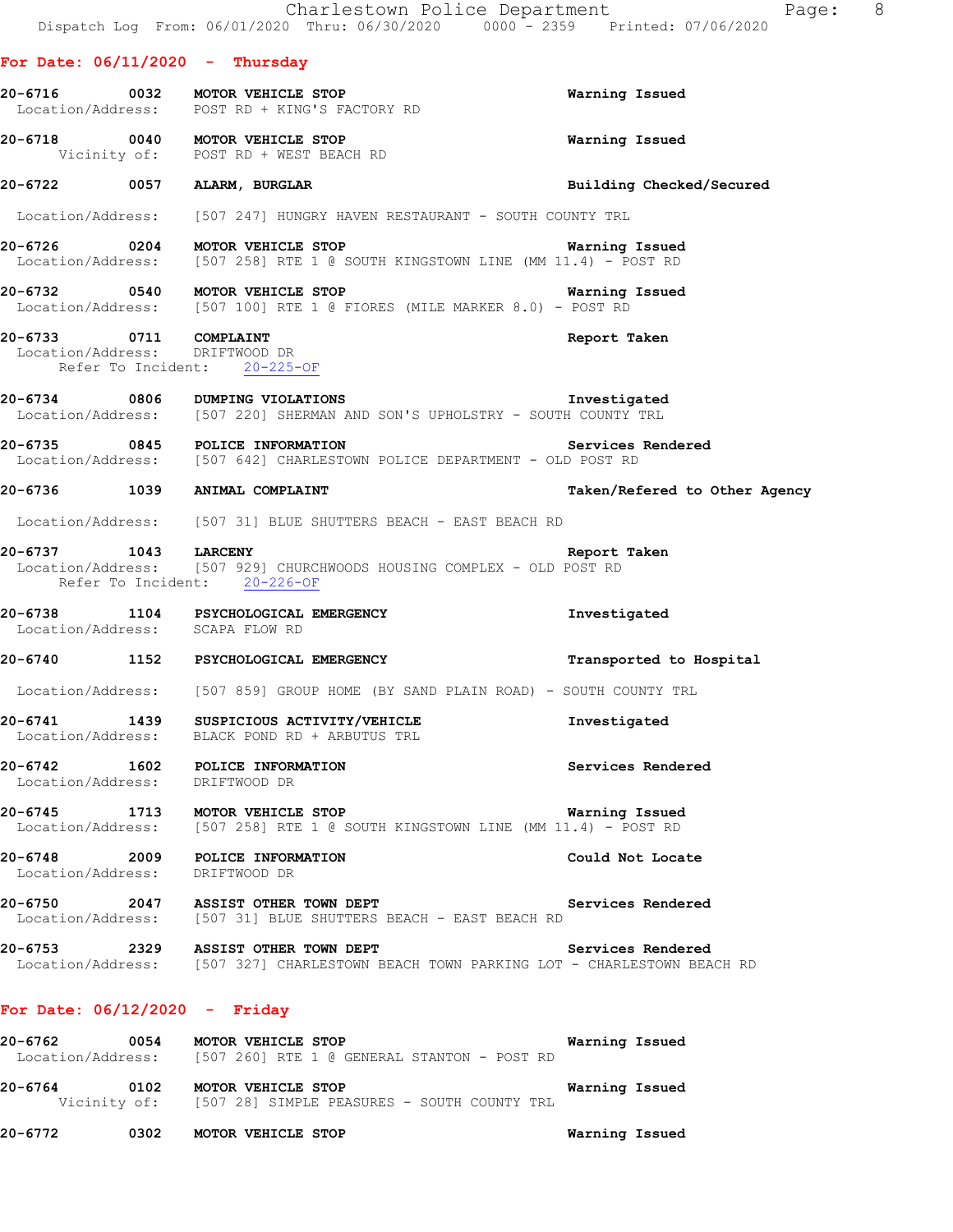|                                | Charlestown Police Department<br>Dispatch Log From: 06/01/2020 Thru: 06/30/2020 0000 - 2359 Printed: 07/06/2020                                                                  | - 9<br>Page:            |
|--------------------------------|----------------------------------------------------------------------------------------------------------------------------------------------------------------------------------|-------------------------|
|                                | Location/Address: [507 100] RTE 1 @ FIORES (MILE MARKER 8.0) - POST RD                                                                                                           |                         |
|                                | 20-6773 0309 MOTOR VEHICLE STOP<br>Location/Address: [507 258] RTE 1 @ SOUTH KINGSTOWN LINE (MM 11.4) - POST RD                                                                  | <b>Warning Issued</b>   |
|                                | 20-6774 0347 MOTOR VEHICLE STOP 1991 1991 Warning Issued<br>Location/Address: [507 100] RTE 1 @ FIORES (MILE MARKER 8.0) - POST RD                                               |                         |
|                                | 20-6776 0937 PSYCHOLOGICAL EMERGENCY                                                                                                                                             | Transported to Hospital |
|                                | Location/Address: [507 222] SEAVIEW MOTOR COURT - OLD POST RD                                                                                                                    |                         |
|                                | 20-6777 1001 MOTOR VEHICLE COMPLAINT<br>Location/Address: [507 258] RTE 1 @ SOUTH KINGSTOWN LINE (MM 11.4) - POST RD                                                             | Could Not Locate        |
|                                | 20-6780 1326 ALARM, BURGLAR<br>Location/Address: ELIZABETH COOPER DR                                                                                                             | Investigated            |
| Location/Address: FAWN CIR     | 20-6781 1339 SUSPICIOUS ACTIVITY/VEHICLE Services Rendered                                                                                                                       |                         |
| Location/Address: NARROW LN    | 20-6783 1511 POLICE INFORMATION                                                                                                                                                  | Services Rendered       |
|                                | 20-6786 1713 SUSPICIOUS ACTIVITY/VEHICLE<br>Vicinity of: [507 323] NORTH CAMP - BUCKEYE BROOK RD                                                                                 | Investigated            |
|                                | 20-6788 1855 FIRE, OTHER<br>Location/Address: HUNTER'S HARBOR RD                                                                                                                 | Services Rendered       |
|                                | 20-6790 2016 OFFICER WANTED<br>Vicinity of: OLD POST RD + NARROW LN                                                                                                              | Unfounded               |
| Location/Address: SAND HILL RD | 20-6791 2033 OFFICER WANTED                                                                                                                                                      | Peace Restored          |
|                                | 20-6792 2058 ASSIST OTHER TOWN DEPT<br>Location/Address: [507 327] CHARLESTOWN BEACH TOWN PARKING LOT - CHARLESTOWN BEACH RD                                                     | Services Rendered       |
|                                | 20-6793 2103 TOWN ORDINANCE VIOLATION TIME Surfaced Structure of the Second Structure of the Second Structure<br>Location/Address: SCHOOLHOUSE POND PRESREVE - KING'S FACTORY RD |                         |
|                                | 20-6794 2115 FIREWORKS/Possession/Use/Other No Action Required                                                                                                                   |                         |
| Location/Address: WIITALA DR   |                                                                                                                                                                                  |                         |
|                                | 20-6796 2128 MOTOR VEHICLE COMPLAINT<br>Location/Address: [507 909] MILE MARKER 5.2 - WEST BEACH RD                                                                              | Investigated            |
|                                | 20-6797 2142 DOMESTIC/Assault/Diso/Other<br>Location/Address: KING'S FACTORY RD<br>Refer To Arrest: 20-104-AR<br>Refer To Incident: $20-227-OF$                                  | Report Taken            |
| Location/Address: WIITALA DR   | 20-6798 2147 FIREWORKS/Possession/Use/Other 5798 Unfounded                                                                                                                       |                         |
|                                | 20-6799 2209 ASSIST OTHER TOWN DEPT<br>Location/Address: [507 31] BLUE SHUTTERS BEACH - EAST BEACH RD                                                                            | Services Rendered       |
|                                | 20-6800 2210 POLICE INFORMATION<br>Location/Address: [507 951] EAST BEACH RD                                                                                                     | Services Rendered       |
| Location/Address: POST RD      | 20-6801 2336 ASSIST OTHER POLICE DEPT                                                                                                                                            | Services Rendered       |
|                                |                                                                                                                                                                                  |                         |

# **For Date: 06/13/2020 - Saturday**

| 20-6802           | 0004 | FOLLOW-UP INVESTIGATION | Investigated |
|-------------------|------|-------------------------|--------------|
| Location/Address: |      | KING'S FACTORY RD       |              |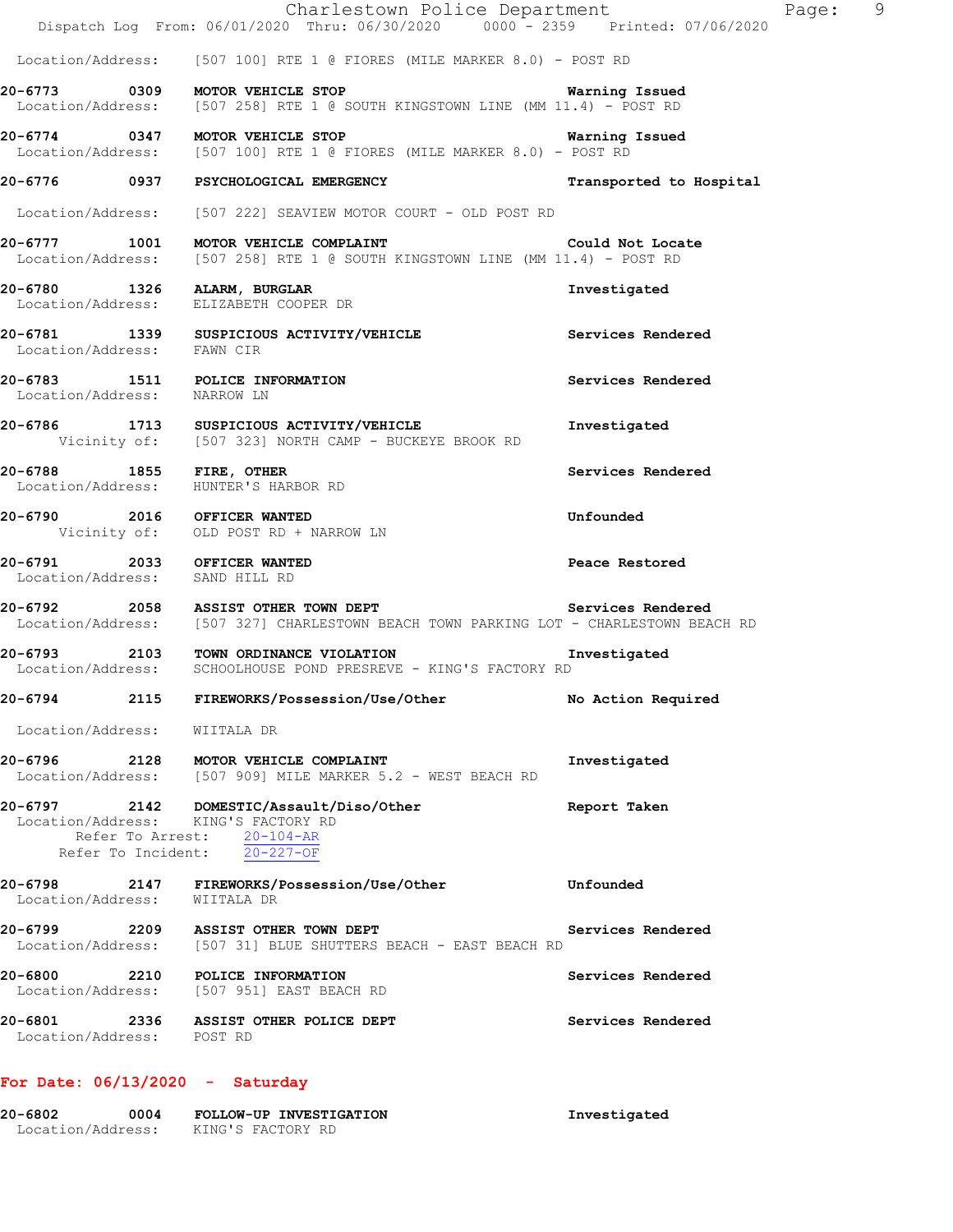|                                 | 20-6803 0038 MOTOR VEHICLE STOP<br>Location/Address: POST RD + WILDFLOWER RD                                                         | Warning Issued           |
|---------------------------------|--------------------------------------------------------------------------------------------------------------------------------------|--------------------------|
|                                 | 20-6807 0300 ALARM, FIRE<br>Location/Address: [507 841] BREACHWAY GRILL - CHARLESTOWN BEACH RD                                       | Investigated             |
|                                 | 20-6808 0412 ALARM, BURGLAR                                                                                                          | Building Checked/Secured |
| Location/Address: CROSSLAND ST  |                                                                                                                                      |                          |
| 20-6809 0600 FIRE, OTHER        | Location/Address: SOUTH COUNTY TRL + WIITALA DR                                                                                      | Investigated             |
|                                 | 20-6810 0714 WARRANT ARREST<br>Location/Address: [507 642] CHARLESTOWN POLICE DEPARTMENT - OLD POST RD<br>Refer To Arrest: 20-104-AR | Arrest(s) Made           |
|                                 | 20-6811 0912 ESCORT<br>Location/Address: KING'S FACTORY RD                                                                           | Services Rendered        |
|                                 | 20-6815 1118 MOTOR VEHICLE STOP<br>Vicinity of: SOUTH COUNTY TRL                                                                     | Warning Issued           |
|                                 | 20-6816 1151 WELL BEING CHECK<br>Vicinity of: [507 834] CAMP DAVIS - LEWIS TRL                                                       | Investigated             |
|                                 | 20-6817 1220 MOTOR VEHICLE STOP<br>Location/Address: [507 368] CHARLESTOWN RICHMOND FIRE DEPARTMENT - SOUTH COUNTY TRL               | Warning Issued           |
| 20-6818 1314 ALARM, FIRE        |                                                                                                                                      | No Action Required       |
|                                 | Location/Address: SOUTH COUNTY TRL                                                                                                   |                          |
|                                 | 20-6819 1316 ALARM, FIRE<br>Location/Address: SOUTH COUNTY TRL                                                                       | <b>False Alarm</b>       |
| Location/Address: BOTKA DR      | 20-6825 1843 WELL BEING CHECK<br>Refer To Incident: 20-228-OF                                                                        | Report Taken             |
|                                 | 20-6827 2014 MOTOR VEHICLE STOP                                                                                                      | No Action Required       |
|                                 | Location/Address: SOUTH COUNTY TRL + OLD MILL RD                                                                                     |                          |
| 20-6830                         | 2111 ASSIST OTHER TOWN DEPT<br>Location/Address: [507 327] CHARLESTOWN BEACH TOWN PARKING LOT - CHARLESTOWN BEACH RD                 | Services Rendered        |
| 20-6832                         | 2117 ASSIST OTHER TOWN DEPT<br>Location/Address: [507 31] BLUE SHUTTERS BEACH - EAST BEACH RD                                        | Services Rendered        |
|                                 | 20-6833 2157 MOTOR VEHICLE STOP<br>Location/Address: [507 914] MILE MARKER 6.8 - WILDFLOWER RD                                       | Citation Issued          |
|                                 | 20-6834 2334 MOTOR VEHICLE STOP<br>Location/Address: POST RD + PROSSER TRL                                                           | Warning Issued           |
| For Date: $06/14/2020 -$ Sunday |                                                                                                                                      |                          |

# **20-6849 0448 MOTOR VEHICLE STOP Warning Issued**  Location/Address: [507 260] RTE 1 @ GENERAL STANTON - POST RD **20-6851 0759 PARKING VIOLATIONS Citation Issued**

 Location/Address: [507 327] CHARLESTOWN BEACH TOWN PARKING LOT - CHARLESTOWN BEACH RD **20-6852 1030 MOTOR VEHICLE STOP Warning Issued** 

Location/Address: WEST BEACH RD + POST RD

**20-6853 1205 ALARM, BURGLAR Building Checked/Secured**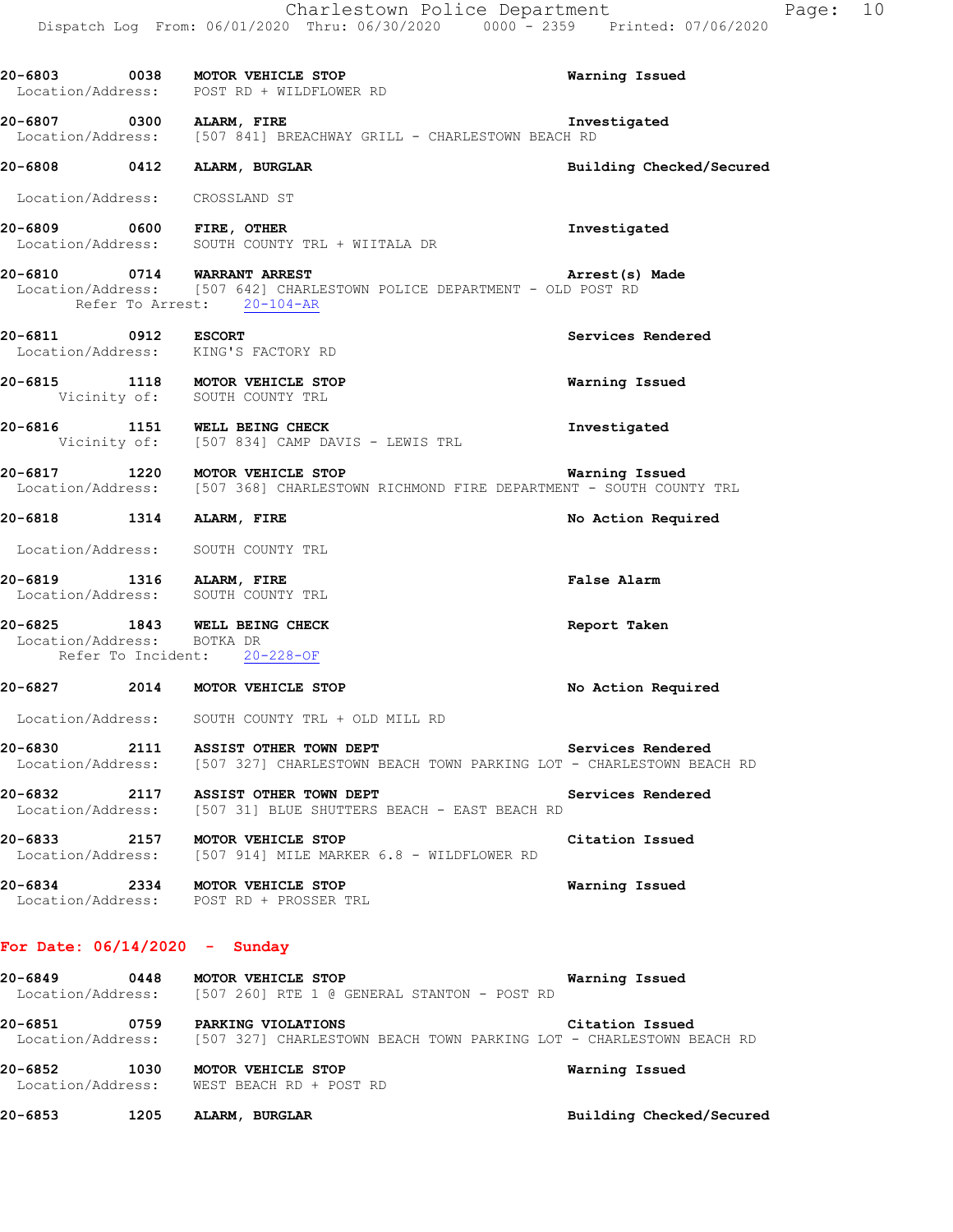| Location/Address: | CAYUGA RD |
|-------------------|-----------|
|                   |           |

- **20-6854 1221 FIRE, VEHICLE Extinquished**  Location/Address: SOUTH NIANTIC DR
- **20-6855 1619 ALARM, BURGLAR False Alarm**  Location/Address: [507 438] WALSH RD
- **20-6858 1634 MOTOR VEHICLE STOP No Action Required**
- Location/Address: POST RD + SCHOOLHOUSE POND RD
- **20-6861 1701 POLICE INFORMATION Services Rendered**  Location/Address: [507 533] BURDICKVILLE RD
- **20-6863 1935 OFFICER WANTED Investigated**  Location/Address: KING TOM DR
- **20-6864 2108 ASSIST OTHER TOWN DEPT Services Rendered**  Location/Address: [507 327] CHARLESTOWN BEACH TOWN PARKING LOT - CHARLESTOWN BEACH RD
- **20-6865 2210 SUSPICIOUS ACTIVITY/VEHICLE Could Not Locate**  Location/Address: KLONDIKE RD

#### **For Date: 06/15/2020 - Monday**

| 20-6882 0237 ALARM, BURGLAR                               |                                                                                                                                                | Building Checked/Secured |
|-----------------------------------------------------------|------------------------------------------------------------------------------------------------------------------------------------------------|--------------------------|
|                                                           | Location/Address: [507 381] CVS PHARMACY - OLD POST RD                                                                                         |                          |
| 20-6884 0807 ALARM, BURGLAR<br>Location/Address: LIISA DR |                                                                                                                                                | <b>False Alarm</b>       |
|                                                           | 20-6887 1016 DISABLED MV<br>Location/Address: POST RD + WILDFLOWER RD                                                                          | Services Rendered        |
| 20-6889 1151 OFFICER WANTED                               | Location/Address: [507 60] CHARLESTOWN EQUIPMENT - NARROW LN                                                                                   | Investigated             |
|                                                           | 20-6890 1402 FIRE, OTHER<br>Location/Address: [507 698] NUTMEG LN                                                                              | <b>False Alarm</b>       |
| 20-6891 1540 ALARM, BURGLAR                               |                                                                                                                                                | Building Checked/Secured |
|                                                           | Location/Address: SOUTH COUNTY SOUND AND VIDEO - CROSSLAND ST                                                                                  |                          |
|                                                           | 20-6895 1732 MOTOR VEHICLE STOP<br>Vicinity of: ROSS HILL RD                                                                                   | Warning Issued           |
|                                                           | 1848 MOTOR VEHICLE STOP Warning Issu<br>Vicinity of: [507 230] PEACHES FRUIT & PRODUCE - CHARLESTOWN BEACH RD                                  | Warning Issued           |
|                                                           | 20-6898 1903 MOTOR VEHICLE STOP<br>Location/Address: SOUTH COUNTY TRL                                                                          | Warning Issued           |
|                                                           | 20-6899 1928 MOTOR VEHICLE STOP<br>Location/Address: POST RD + GENERAL STANTON LN                                                              | Warning Issued           |
|                                                           | 20-6900 1937 ROAD HAZARD/OBSTRUCTION<br>Location/Address: ALTON CAROLINA RD                                                                    | Removed Hazard           |
|                                                           | 20-6901 2053 ASSIST OTHER TOWN DEPT<br>Location/Address: [507 31] BLUE SHUTTERS BEACH - EAST BEACH RD                                          | Services Rendered        |
|                                                           | 20-6902 2129 ASSIST OTHER TOWN DEPT Services Rendered<br>Location/Address: [507 327] CHARLESTOWN BEACH TOWN PARKING LOT - CHARLESTOWN BEACH RD |                          |
|                                                           | 20-6903 2132 MOTOR VEHICLE STOP<br>Location/Address: [507 266] RTE 1 @ WILLOWS - POST RD                                                       | Warning Issued           |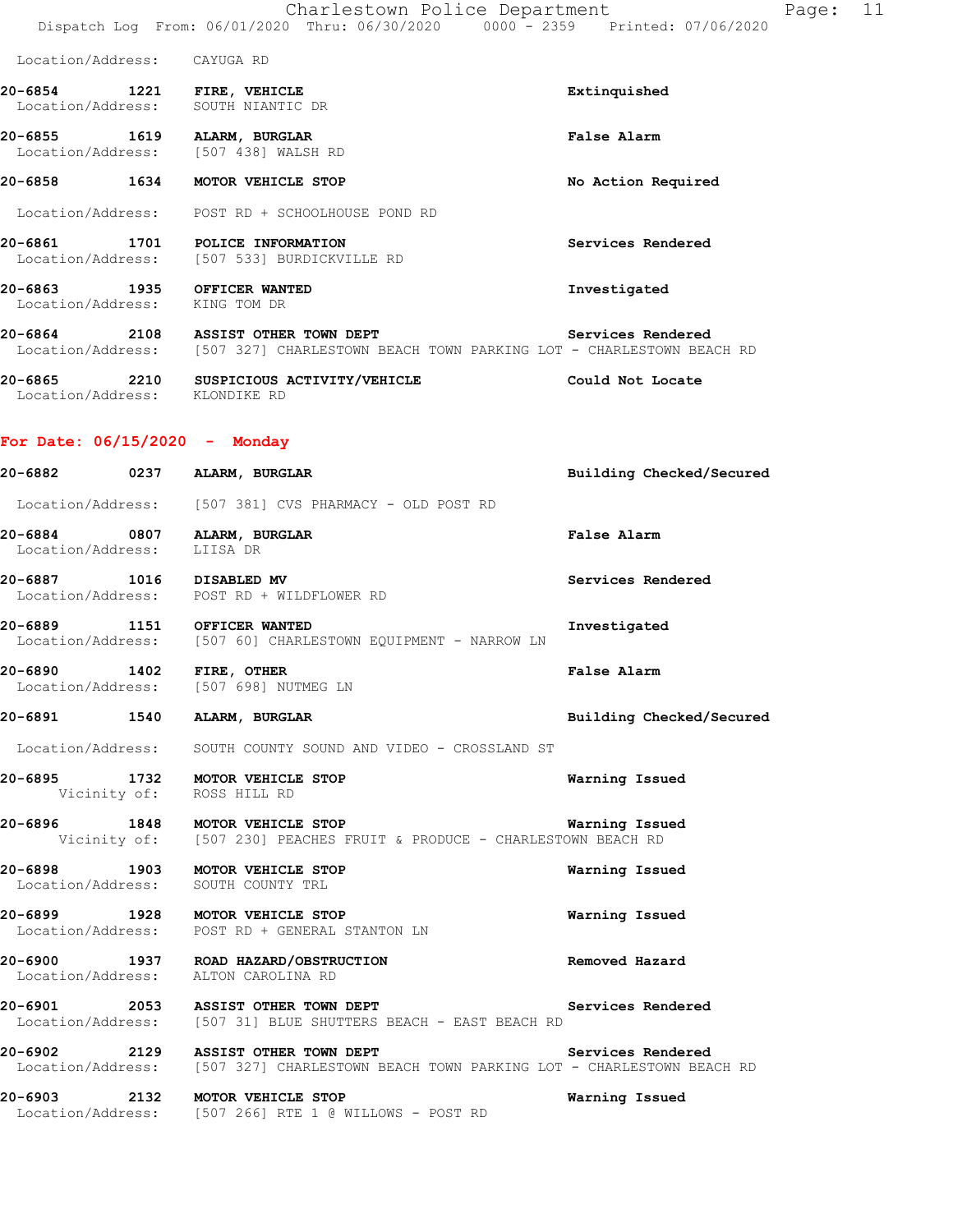# **For Date: 06/16/2020 - Tuesday 20-6904 0110 ROAD HAZARD/OBSTRUCTION Services Rendered**  Vicinity of: [507 372] SOUTH SHORE MENTAL HEALTH - OLD POST RD **20-6905 0112 MOTOR VEHICLE STOP Warning Issued**  Location/Address: [507 88] EAST WEST MARKET - POST RD **20-6924 0840 MVA - Minor Report Taken**  Location/Address: POST RD + NARROW LN Refer To Accident: 20-50-AC **20-6925 1112 ASSIST CITIZEN Investigated**  Location/Address: [507 36] CHARLESTOWN MINI-SUPER - OLD POST RD **20-6926 1227 EMBEZZELMENT/FRAUD/FORGERY Report Taken**  Location/Address: COVEY CT Refer To Incident: 20-229-OF **20-6927 1509 ESCORT Services Rendered**  Location/Address: KING'S FACTORY RD Refer To Incident: 20-230-OF **20-6928 1542 DCYF INVESTIGATION Services Rendered**  Location/Address: CROSSLAND ST **20-6930 1629 MOTOR VEHICLE STOP WARKER 8.0)** - **Warning Issued** Location/Address: [507 100] RTE 1 @ FIORES (MILE MARKER 8.0) - POST RD [507 100] RTE 1 @ FIORES (MILE MARKER 8.0) - POST RD **20-6931 1648 MOTOR VEHICLE STOP Warning Issued**  Location/Address: POST RD + WEST BEACH RD **20-6934 1856 MOTOR VEHICLE STOP Warning Issued**  Location/Address: [507 266] RTE 1 @ WILLOWS - POST RD **20-6935 1913 OFFICER WANTED Investigated Investigated** Location/Address: [507 24] BURLINGAME - PICNIC AREA - SANCTUARY RD [507 24] BURLINGAME - PICNIC AREA - SANCTUARY RD **20-6936 1925 MOTOR VEHICLE STOP Citation Issued**  Location/Address: POST RD + WILDFLOWER RD **20-6937 1937 POLICE INFORMATION Arrest(s) Made**  Location/Address: WIITALA DR Refer To Arrest: 20-105-AR **20-6939 2105 ASSIST OTHER TOWN DEPT Services Rendered**  Location/Address: [507 31] BLUE SHUTTERS BEACH - EAST BEACH RD **20-6940 2112 ASSIST OTHER TOWN DEPT Services Rendered**  Location/Address: [507 327] CHARLESTOWN BEACH TOWN PARKING LOT - CHARLESTOWN BEACH RD **20-6942 2126 MOTOR VEHICLE STOP Citation Issued**  Location/Address: [507 266] RTE 1 @ WILLOWS - POST RD **20-6943 2208 MOTOR VEHICLE COMPLAINT Investigated**  Vicinity of: KING'S FACTORY RD **For Date: 06/17/2020 - Wednesday 20-6947 0026 DOMESTIC/Assault/Diso/Other Peace Restored**  Location/Address: NORTH CASTLE WAY Refer To Incident: 20-232-OF

**20-6948 0129 POLICE INFORMATION Investigated**  Location/Address: [507 360] COUNTRY FOOD MART - SOUTH COUNTY TRL

**20-6949 0140 OFFICER WANTED Investigated**  Location/Address: SOUTH COUNTY TRL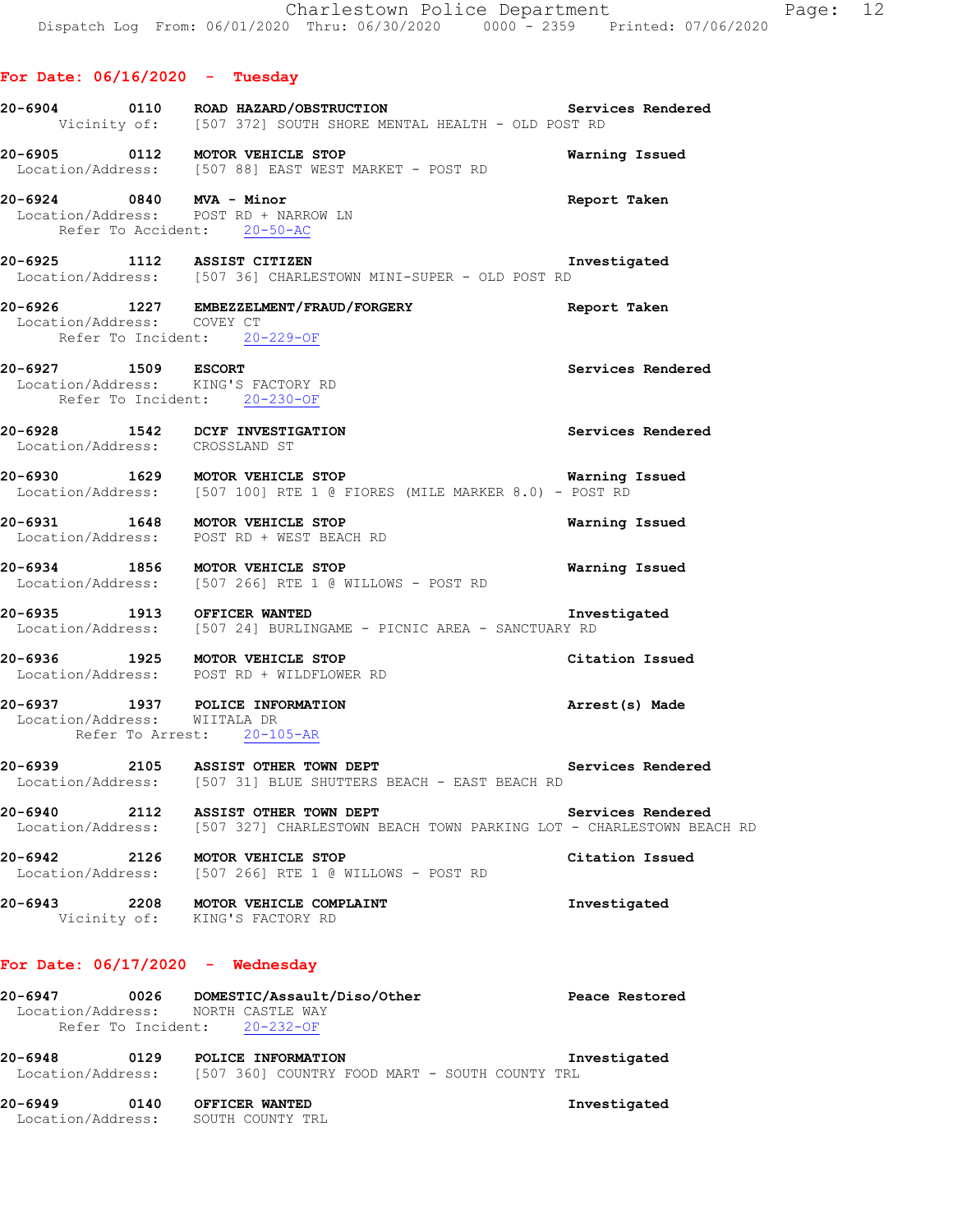| 20-7002                      | 1054 | ROAD HAZARD/OBSTRUCTION                                                                                                                        | Removed Hazard     |
|------------------------------|------|------------------------------------------------------------------------------------------------------------------------------------------------|--------------------|
| 20-6999<br>Location/Address: | 0924 | WELL BEING CHECK<br>FOXTROT DR                                                                                                                 | Services Rendered  |
|                              |      | For Date: $06/18/2020 -$ Thursday                                                                                                              |                    |
|                              |      | 20-6974 2128 ASSIST OTHER TOWN DEPT Services Rendered<br>Location/Address: [507 327] CHARLESTOWN BEACH TOWN PARKING LOT - CHARLESTOWN BEACH RD |                    |
|                              |      | 20-6973 2102 ASSIST OTHER TOWN DEPT<br>Location/Address: [507 31] BLUE SHUTTERS BEACH - EAST BEACH RD                                          | Services Rendered  |
|                              |      | 20-6972 1756 FOLLOW-UP INVESTIGATION<br>Location/Address: COVEY CT                                                                             | Investigated       |
|                              |      | 20-6971 1729 MOTOR VEHICLE STOP<br>Location/Address: [507 266] RTE 1 @ WILLOWS - POST RD                                                       | Citation Issued    |
|                              |      | Location/Address: [507 266] RTE 1 @ WILLOWS - POST RD                                                                                          |                    |
|                              |      | 20-6970 1729 MOTOR VEHICLE STOP                                                                                                                | No Action Required |
|                              |      | 20-6969 1638 MOTOR VEHICLE COMPLAINT<br>Location/Address: CHARLESTOWN BEACH RD<br>Refer To Incident: 20-235-OF                                 | Report Taken       |
|                              |      | 20-6968 1634 TRAFFIC CONTROL<br>Location/Address: CHARLESTOWN BEACH RD                                                                         | Services Rendered  |
| Location/Address: COVEY CT   |      | 20-6967 1606 EMBEZZELMENT/FRAUD/FORGERY Seport Taken<br>Refer To Incident: 20-236-OF                                                           |                    |
|                              |      | 20-6964 1359 MOTOR VEHICLE STOP<br>Location/Address: NARROW LN + OLD COACH RD                                                                  | Warning Issued     |
|                              |      | 20-6963 1346 MOTOR VEHICLE STOP<br><b>Warning Issued</b><br>Location/Address: [507 261] RTE 1 @ STATE GARAGE (MILE MARKER 9.6) - POST RD       |                    |
|                              |      | 20-6962 1344 MOTOR VEHICLE STOP<br>Location/Address: [507 937] GEMELLI BISTRO - FALCONE LN                                                     | Warning Issued     |
|                              |      | 20-6961 1310 MOTOR VEHICLE STOP 120 Warning Issued<br>Location/Address: [507 261] RTE 1 @ STATE GARAGE (MILE MARKER 9.6) - POST RD             |                    |
|                              |      | 20-6959 1018 COMPLAINT<br>Location/Address: [507 49] CHARLESTOWN TOWN BEACH - CHARLESTOWN BEACH RD<br>Refer To Incident: 20-233-OF             | Report Taken       |
|                              |      | Dispatch Log From: 06/01/2020 Thru: 06/30/2020 0000 - 2359 Printed: 07/06/2020                                                                 |                    |
|                              |      | Charlestown Police Department                                                                                                                  |                    |

 Vicinity of: SEA BREEZE AVE **20-7007 1202 ROAD HAZARD/OBSTRUCTION Removed Hazard** 

Location/Address: MATUNUCK SCHOOLHOUSE RD

**20-7008 1346 MVA - Minor Report Taken**  Vicinity of: CAROLINA BACK RD Refer To Accident: 20-51-AC

**20-7014 1853 DISABLED MV Investigated**  Location/Address: NARROW LN + MOHAWK TRL

**20-7015 1949 MOTOR VEHICLE COMPLAINT Warning Issued**  Location/Address: [507 909] MILE MARKER 5.2 - WEST BEACH RD

**20-7016 1954 MOTOR VEHICLE COMPLAINT Unfounded**  Location/Address: [507 263] RTE 1 @ TOURIST INFO (MILE MARKER 7.6) - POST RD

**20-7017 2001 ANIMAL COMPLAINT Taken to Family/Guardian/Other**

Location/Address: OLD POST RD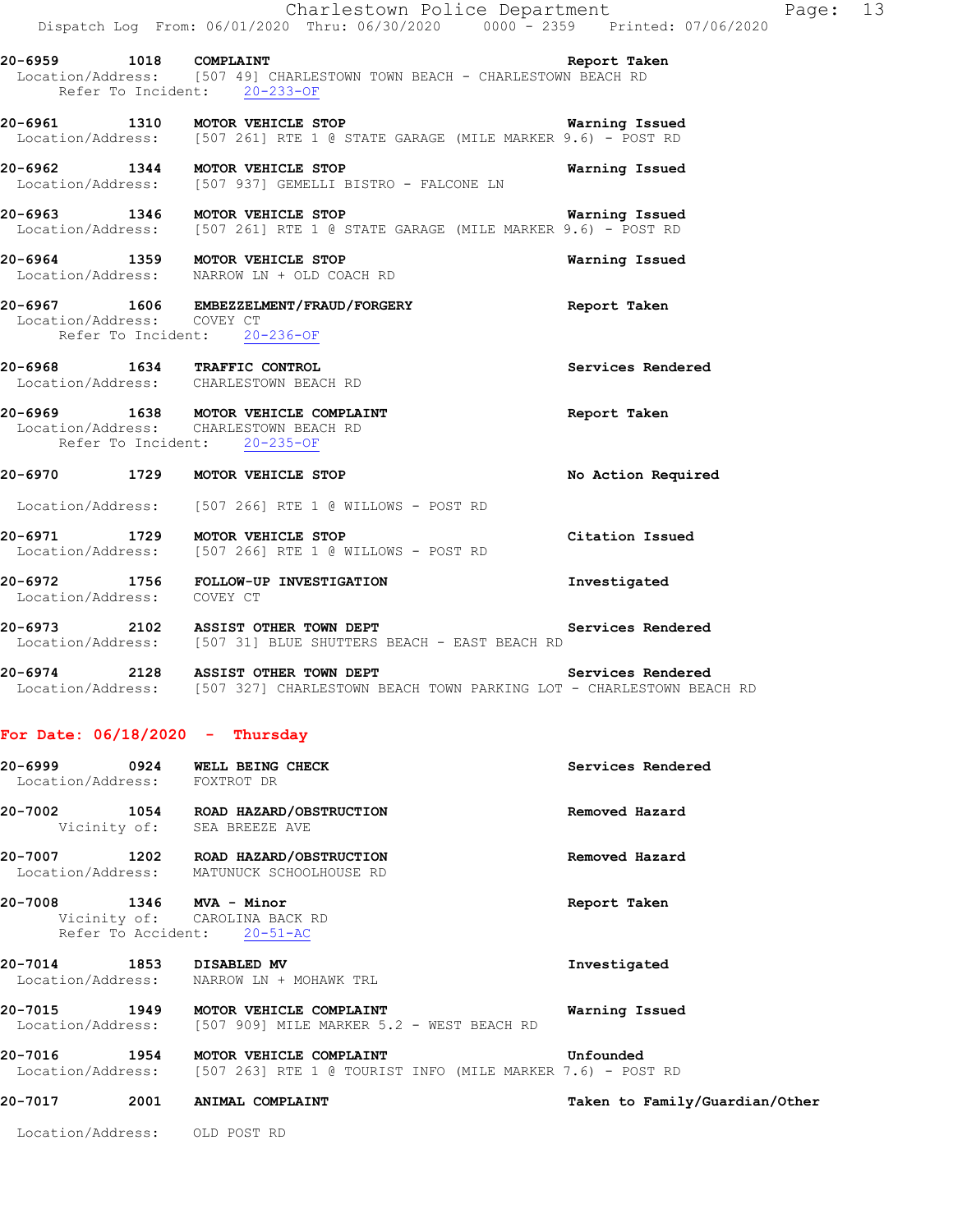Location/Address: [507 219] SHELTER COVE MARINA - CHARLESTOWN BEACH RD **20-7024 2104 OFFICER WANTED Taken to Family/Guardian/Other** Location/Address: [507 72] CUMBERLAND FARMS - OLD POST RD 20-7025 2136 ASSIST OTHER TOWN DEPT **1200 Services Rendered**  Location/Address: [507 31] BLUE SHUTTERS BEACH - EAST BEACH RD **20-7026 2139 ASSIST OTHER TOWN DEPT Services Rendered**  Location/Address: [507 49] CHARLESTOWN TOWN BEACH - CHARLESTOWN BEACH RD

**20-7031 2344 GENERAL INFORMATION No Action Required** 

#### **For Date: 06/19/2020 - Friday**

**20-7039 0102 ASSIST OTHER TOWN DEPT No Action Required**  Location/Address: [507 327] CHARLESTOWN BEACH TOWN PARKING LOT - CHARLESTOWN BEACH RD **20-7047 0429 ASSIST CITIZEN Services Rendered**  Location/Address: [507 19] CHARLESTOWN ELEMENTARY SCHOOL - CAROLINA BACK RD **20-7051 0926 ANIMAL COMPLAINT Report Taken**  Location/Address: MICHELLE LN Refer To Incident: 20-237-OF **20-7052 0953 TRAFFIC CONTROL Warning Issued**  Location/Address: CHARLESTOWN BEACH RD + CRAIG ST **20-7053 0955 POLICE TRANSPORT Services Rendered**  Location/Address: [507 642] CHARLESTOWN POLICE DEPARTMENT - OLD POST RD **20-7055 1049 POLICE INFORMATION Investigated**  Location/Address: OLD POST RD **20-7058 1152 FOLLOW-UP INVESTIGATION Investigated**  Location/Address: SONQUIPAUG RD Refer To Incident: 20-237-OF **20-7059 1311 TRAFFIC CONTROL Services Rendered**  Location/Address: CHARLESTOWN BEACH RD **20-7060 1402 SEX OFFENSES Report Taken**  Location/Address: [507 29] ARROWHEAD DENTAL - SOUTH COUNTY TRL Refer To Incident: 20-238-OF **20-7063 1418 MOTOR VEHICLE STOP Warning Issued**  Location/Address: EAST BEACH RD + PARADISE LN **20-7068 1723 MVA - W/Injury/Fluid/Hazard Report Taken**  Vicinity of: [507 28] SIMPLE PEASURES - SOUTH COUNTY TRL Refer To Accident: 20-52-AC **20-7070 1908 ANIMAL COMPLAINT**<br>Location/Address: [507 281] RTE 2 @ BEACHSIDE AUTO - SOUTH COUNTY TRL [507 281] RTE 2 @ BEACHSIDE AUTO - SOUTH COUNTY TRL **20-7071 1922 FOUND/LOST PROPERTY Services Rendered**  Location/Address: [507 20] NINIGRET PARK - PARK LN **20-7072 1927 MOTOR VEHICLE COMPLAINT Arrest(s) Made**  Location/Address: [507 271] RTE 1 @ MICHAEL'S - POST RD Refer To Arrest: 20-108-AR **20-7074 2026 OFFICER WANTED Warning Issued**  Location/Address: [507 883] QUONOCHONTAUG EAST BEACH ASSOCIATION (QEBA) - SURFSIDE AVE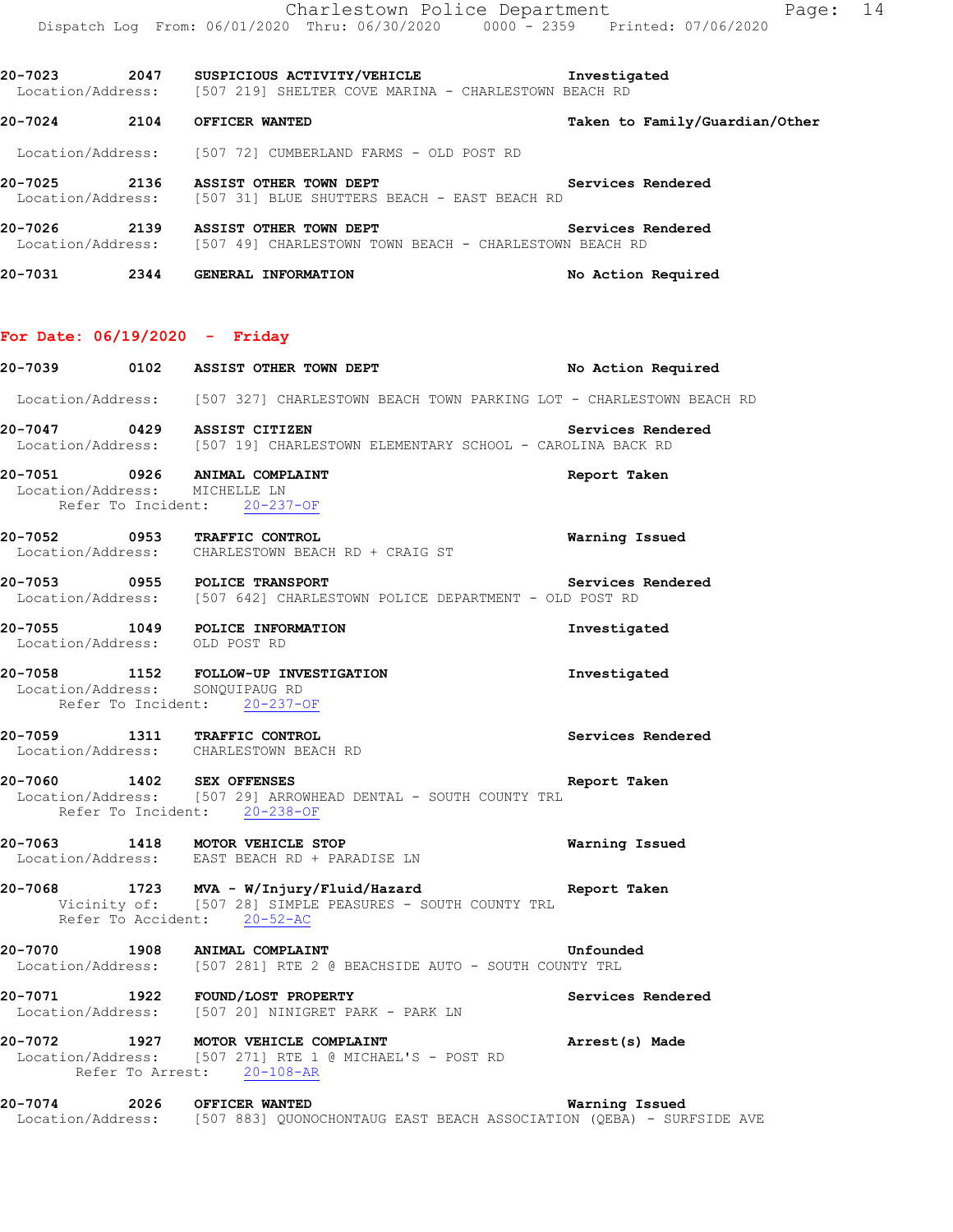Location/Address: POST RD + NARROW LN Refer To Accident: 20-53-AC

**20-7076 2052 MVA - Minor Report Taken**  Location/Address: WILDFLOWER RD + FOSTER DR Refer To Accident: 20-54-AC

**20-7077 2122 ROAD HAZARD/OBSTRUCTION Removed Hazard**  Location/Address: [507 269] RTE 1 @ DRIVING RANGE - POST RD

**20-7078 2247 WELL BEING CHECK Services Rendered**  Location/Address: SHADY HARBOR DR

### **For Date: 06/20/2020 - Saturday**

### **20-7079 0021 SUSPICIOUS ACTIVITY/VEHICLE Investigated**  Location/Address: WEST NIANTIC ST

**20-7080 0040 SUSPICIOUS ACTIVITY/VEHICLE Investigated**  Location/Address: [507 868] MICHAEL'S GARAGE - POST RD

**20-7081 0104 ASSIST OTHER TOWN DEPT Services Rendered**<br>Location/Address: [507 327] CHARLESTOWN BEACH TOWN PARKING LOT - CHARLESTOWN BEA [507 327] CHARLESTOWN BEACH TOWN PARKING LOT - CHARLESTOWN BEACH RD

**20-7082 0111 ASSIST OTHER TOWN DEPT Services Rendered**  Location/Address: [507 31] BLUE SHUTTERS BEACH - EAST BEACH RD

**20-7096 0528 TRAFFIC CONTROL No Action Required** 

Location/Address: CHARLESTOWN BEACH RD

**20-7097 0557 MOTOR VEHICLE STOP Warning Issued**  Location/Address:

**20-7100 0948 PARKING VIOLATIONS No Action Required** 

Location/Address: PARADISE LN

**20-7099 0959 TRAFFIC CONTROL Services Rendered**  Location/Address: CHARLESTOWN BEACH RD

**20-7103 1056 POLICE INFORMATION Report Taken**  Location/Address: [507 38] CHARLESTOWN POST OFFICE - OLD POST RD Refer To Incident: 20-239-OF

**20-7104 1101 FOLLOW-UP INVESTIGATION Investigated**  Location/Address: [507 642] CHARLESTOWN POLICE DEPARTMENT - OLD POST RD

**20-7106 1242 DISABLED MV Services Rendered 1242** DISABLED MV **Services Rendered Location/Address:** [507 261] RTE 1 @ STATE GARAGE (MILE MARKER 9.6) - POST RD [507 261] RTE 1 @ STATE GARAGE (MILE MARKER 9.6) - POST RD

**20-7107 1329 TRAFFIC CONTROL No Action Required** 

Location/Address: PARADISE LN

**20-7111 1606 PARKING VIOLATIONS Unfounded**  Location/Address: PROSSER TRL

# **20-7112 1613 TRAFFIC CONTROL No Action Required**

Location/Address: CHARLESTOWN BEACH RD + BAXTER ST

**20-7120 1746 MOTOR VEHICLE STOP Warning Issued**  Location/Address: STILL WATER RD + BUCKEYE BROOK RD

**20-7121 1824 WELL BEING CHECK Services Rendered**  Location/Address: CASTLE ROCK DR

**20-7122 1856 WELL BEING CHECK Investigated**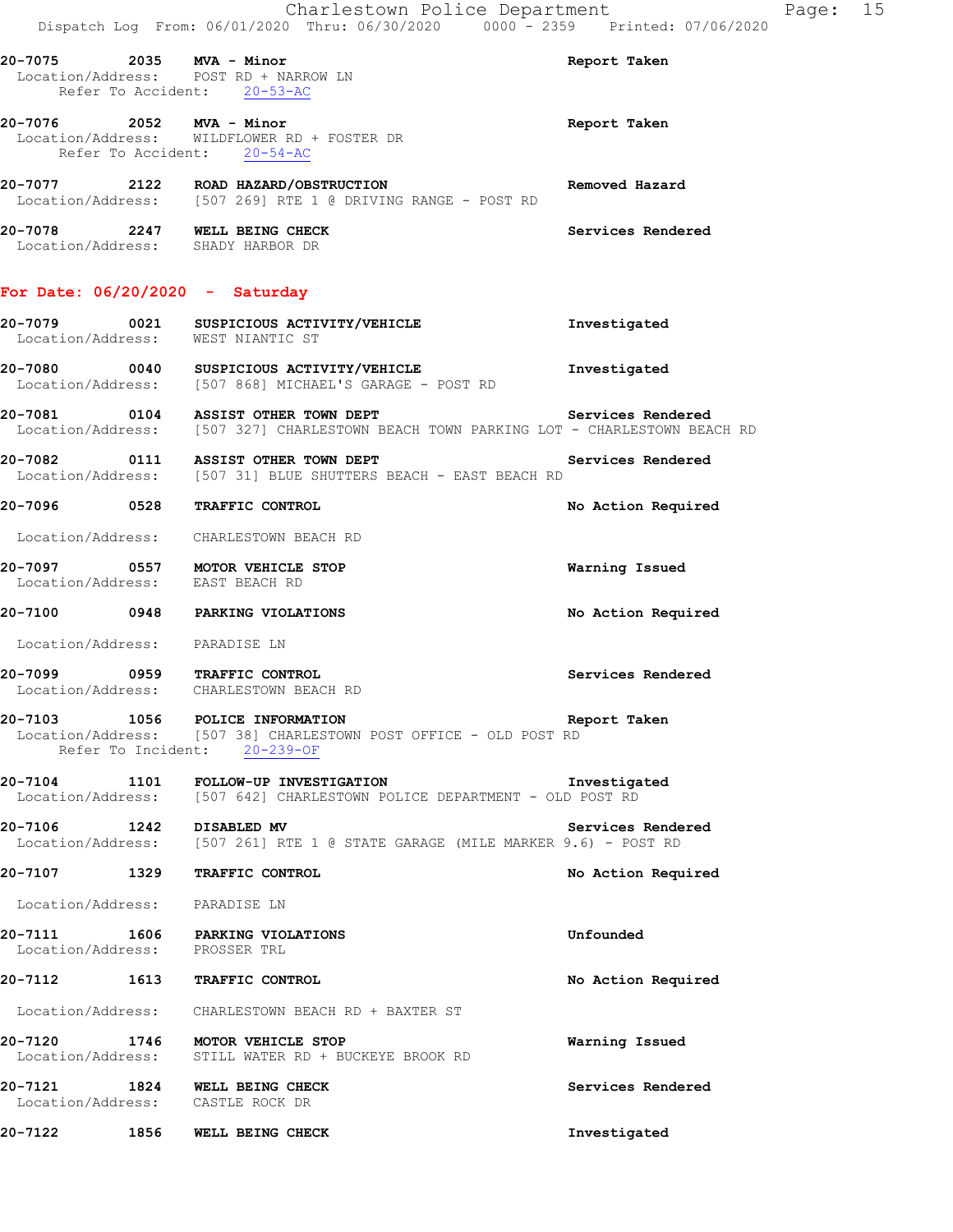|                                                         | Charlestown Police Department<br>Dispatch Log From: 06/01/2020 Thru: 06/30/2020 0000 - 2359 Printed: 07/06/2020              |                         | Page: 16 |  |
|---------------------------------------------------------|------------------------------------------------------------------------------------------------------------------------------|-------------------------|----------|--|
|                                                         | Location/Address: [507 795] SAND PLAIN RD                                                                                    |                         |          |  |
|                                                         | 20-7123 1903 DOMESTIC/Assault/Diso/Other Services Rendered<br>Location/Address: [507 312] RTE 1A @ MINI SUPER - OLD POST RD  |                         |          |  |
|                                                         | 20-7124 1907 POLICE INFORMATION                                                                                              | No Action Required      |          |  |
|                                                         | Location/Address: WEST BEACH RD<br>Refer To Incident: 20-240-OF                                                              |                         |          |  |
|                                                         | 20-7125 2051 PARKING VIOLATIONS Citation Issued<br>Location/Address: [507 321] CHARLESTOWN BEACH - CHARLESTOWN BEACH RD      |                         |          |  |
|                                                         | 20-7126 2054 DISTURBANCE/Music/Noise<br>Location/Address: COLUMBIA HEIGHTS OVAL                                              | Services Rendered       |          |  |
|                                                         | 20-7130 2201 POLICE INFORMATION<br>Location/Address: [507 38] CHARLESTOWN POST OFFICE - OLD POST RD                          | Services Rendered       |          |  |
|                                                         | 20-7129 2202 ASSIST OTHER TOWN DEPT Services Rendered<br>Location/Address: [507 31] BLUE SHUTTERS BEACH - EAST BEACH RD      |                         |          |  |
| 20-7131 2253 ALARM, FIRE<br>Location/Address: NARROW LN |                                                                                                                              | <b>False Alarm</b>      |          |  |
|                                                         | 20-7134 2349 MOTOR VEHICLE COMPLAINT COULD NOT LOCATION Address: [507 258] RTE 1 @ SOUTH KINGSTOWN LINE (MM 11.4) - POST RD  | Could Not Locate        |          |  |
| For Date: $06/21/2020 -$ Sunday                         |                                                                                                                              |                         |          |  |
|                                                         | 20-7136 0030 POLICE INFORMATION<br>Location/Address: SHANNOCK RD + COLUMBIA HEIGHTS RD                                       | Services Rendered       |          |  |
|                                                         | 20-7140 0108 ASSIST OTHER TOWN DEPT<br>Location/Address: [507 327] CHARLESTOWN BEACH TOWN PARKING LOT - CHARLESTOWN BEACH RD | Services Rendered       |          |  |
|                                                         | 20-7149 0625 POLICE INFORMATION<br>Location/Address: [507 321] CHARLESTOWN BEACH - CHARLESTOWN BEACH RD                      | Investigated            |          |  |
|                                                         | 20-7150 0829 TRAFFIC CONTROL<br>Location/Address: CHARLESTOWN BEACH RD                                                       | Warning Issued          |          |  |
|                                                         | 20-7154 0944 ANIMAL COMPLAINT<br>Location/Address: SHUMANKANUC HILL RD                                                       | Investigated            |          |  |
|                                                         | 20-7157 1237 MVA - W/Injury/Fluid/Hazard                                                                                     | Transported to Hospital |          |  |
|                                                         | Location/Address: [507 263] RTE 1 @ TOURIST INFO (MILE MARKER 7.6) - POST RD<br>Refer To Accident: 20-55-AC                  |                         |          |  |
|                                                         | 20-7158 1241 ANIMAL COMPLAINT<br>Location/Address: [507 771] CROSSPATCH RD<br>Refer To Incident: 20-241-OF                   | Investigated            |          |  |
|                                                         | 20-7160 1317 PARKING VIOLATIONS<br>Vicinity of: [507 321] CHARLESTOWN BEACH BOAT RAMP - CHARLESTOWN BEACH RD                 | Services Rendered       |          |  |
|                                                         | 20-7161 1433 ANIMAL COMPLAINT<br>Location/Address: RAM ISLAND RD                                                             | Investigated            |          |  |
|                                                         | 20-7162 1521 MOTOR VEHICLE COMPLAINT                                                                                         | No Action Required      |          |  |
|                                                         | Vicinity of: [507 276] RTE 2 @ RICHMOND LINE - SOUTH COUNTY TRL                                                              |                         |          |  |
|                                                         | 20-7163 1523 MOTOR VEHICLE STOP<br>Vicinity of: SOUTH COUNTY TRL                                                             | Investigated            |          |  |
|                                                         | 20-7164 1531 TRAFFIC CONTROL<br>Vicinity of: [507 21] BURLINGAME STATE PARK - CAMPING AREA - BURLINGAME STATE PARK RD        | Investigated            |          |  |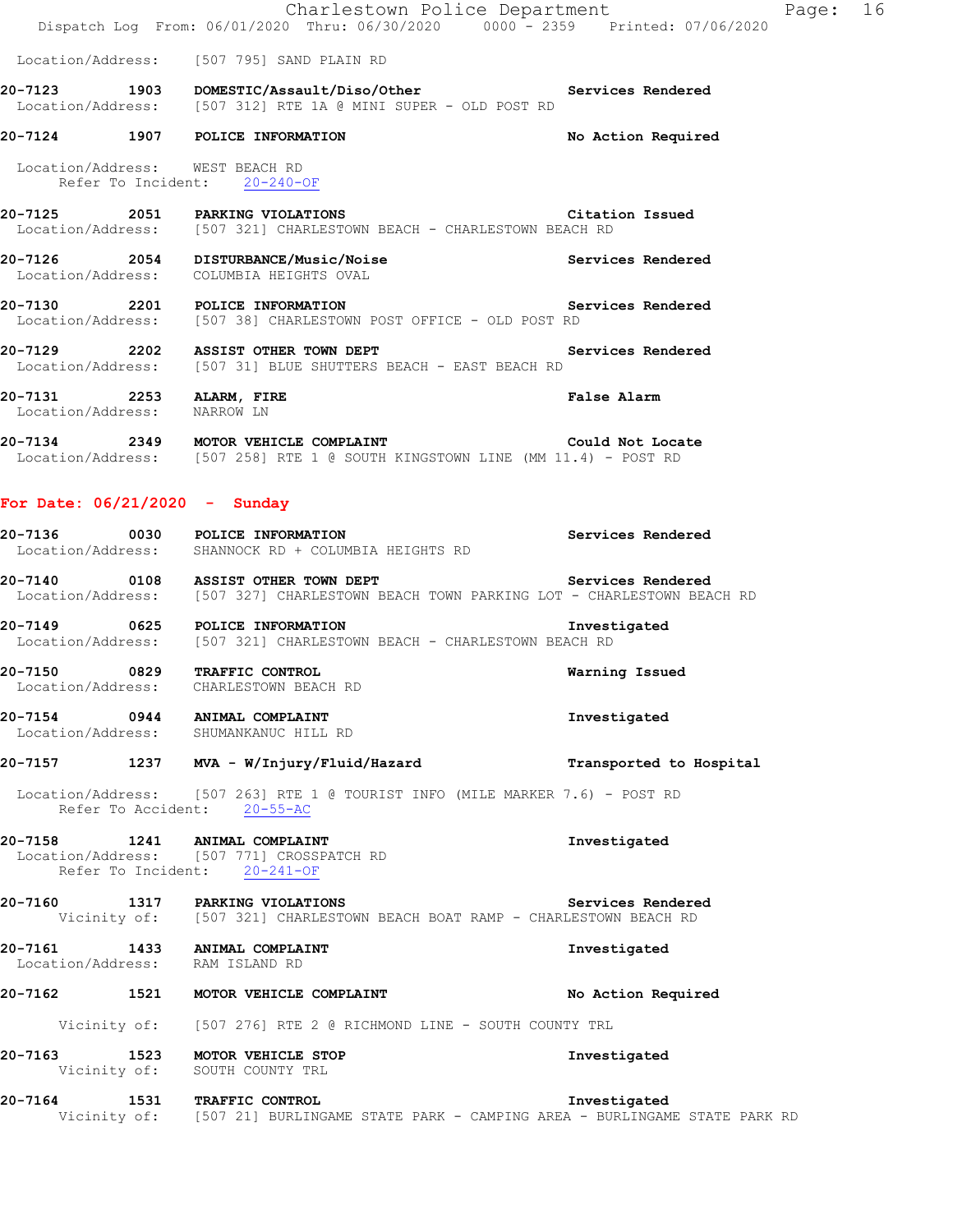|                                                       | Charlestown Police Department<br>Dispatch Log From: 06/01/2020 Thru: 06/30/2020 0000 - 2359 Printed: 07/06/2020              | P.                 |
|-------------------------------------------------------|------------------------------------------------------------------------------------------------------------------------------|--------------------|
|                                                       | 20-7165 1544 ASSIST OTHER AGENCY                                                                                             | No Action Required |
|                                                       | Location/Address: [507 21] BURLINGAME STATE PARK - CAMPING AREA - BURLINGAME STATE PARK RD                                   |                    |
|                                                       | 20-7166 1550 PARKING VIOLATIONS<br>Location/Address: BEACH FRONT - CHARLESTOWN BEACH RD                                      | Citation Issued    |
| Location/Address: MIDLAND RD                          | 20-7168 1600 ALARM, BURGLAR                                                                                                  | Investigated       |
|                                                       | 20-7172 1612 TRAFFIC CONTROL                                                                                                 | No Action Required |
|                                                       | Location/Address: CHARLESTOWN BEACH RD + SHORE DR                                                                            |                    |
|                                                       | 20-7173 1626 MOTOR VEHICLE COMPLAINT<br>Location/Address: [507 278] RTE 2 @ RIPPY'S MARKET - SOUTH COUNTY TRL                | Could Not Locate   |
|                                                       | 20-7175 1702 TRAFFIC CONTROL                                                                                                 | No Action Required |
|                                                       | Location/Address: CHARLESTOWN BEACH RD + BROWN HILL RD                                                                       |                    |
|                                                       | 20-7179 1722 POLICE INFORMATION                                                                                              | No Action Required |
|                                                       | Location/Address: [507 36] CHARLESTOWN MINI-SUPER - OLD POST RD                                                              |                    |
|                                                       | 20-7180 1740 ASSIST CITIZEN<br>Location/Address: [507 31] BLUE SHUTTERS BEACH - EAST BEACH RD                                | Services Rendered  |
|                                                       | 20-7181 1814 TRAFFIC CONTROL<br>Location/Address: MATUNUCK SCHOOLHOUSE RD                                                    | Services Rendered  |
|                                                       | 20-7182 2003 MOTOR VEHICLE STOP<br>Location/Address: POST RD + SCHOOLHOUSE POND RD                                           | Warning Issued     |
| 20-7183 2011 DISABLED MV<br>Location/Address: POST RD |                                                                                                                              | Investigated       |
| Location/Address: WOODCOCK TRL                        | 20-7184 2030 ASSIST CITIZEN                                                                                                  | Services Rendered  |
|                                                       | 20-7185 2035 MOTOR VEHICLE STOP<br>Location/Address: SCHOOLHOUSE POND RD + HOWARD DR                                         | Warning Issued     |
|                                                       | 20-7186 2050 ASSIST OTHER TOWN DEPT<br>Location/Address: [507 327] CHARLESTOWN BEACH TOWN PARKING LOT - CHARLESTOWN BEACH RD | Services Rendered  |
|                                                       | 20-7187 2056 ASSIST OTHER POLICE DEPT<br>Location/Address: [507 317] RTE 1A @ SOUTH KINGSTOWN LINE - OLD POST RD             | Services Rendered  |
|                                                       | 20-7188 2110 ASSIST OTHER AGENCY<br>Location/Address: [507 31] BLUE SHUTTERS BEACH - EAST BEACH RD                           | Services Rendered  |
|                                                       | 20-7190 2123 MOTOR VEHICLE COMPLAINT<br>Location/Address: WEST CASTLE WAY                                                    | Investigated       |
|                                                       | 20-7192 2251 SUSPICIOUS ACTIVITY/VEHICLE Services Rendered<br>Location/Address: [507 875] NINIGRET PARK - DOG PARK - PARK LN |                    |
|                                                       | 20-7193 2310 SUSPICIOUS ACTIVITY/VEHICLE Services Rendered<br>Location/Address: [507 20] NINIGRET PARK - PARK LN             |                    |
| For Date: $06/22/2020 -$ Monday                       |                                                                                                                              |                    |
| 20-7196 2014                                          | 0022 MOTOR VEHICLE STOP                                                                                                      | Citation Issued    |

**20-7216 0356 MOTOR VEHICLE STOP Investigated**  Location/Address: [507 230] PEACHES FRUIT & PRODUCE - CHARLESTOWN BEACH RD

 Location/Address: TAMANACO DR Refer To Incident: 20-242-OF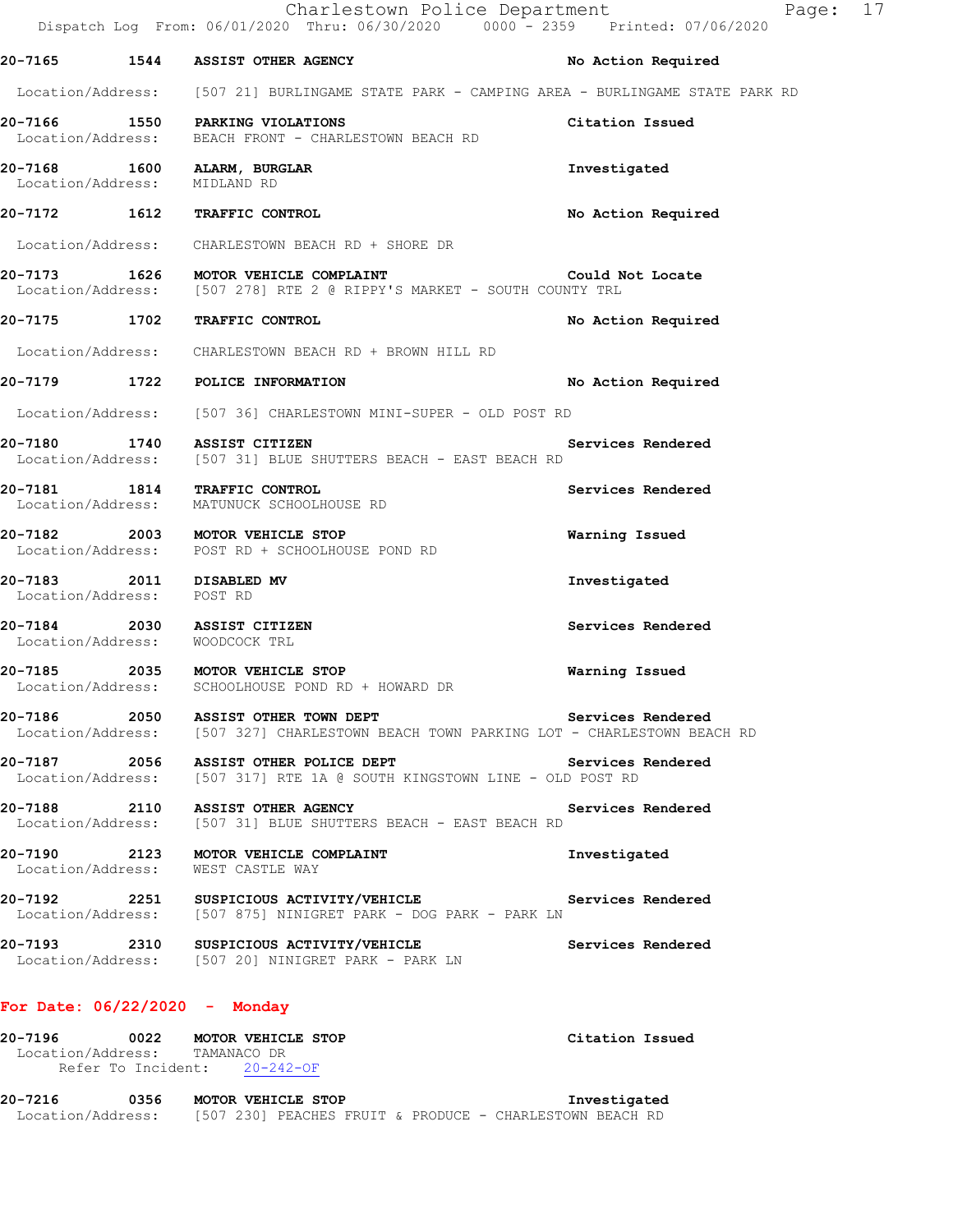|                                                              | Charlestown Police Department<br>Dispatch Log From: 06/01/2020 Thru: 06/30/2020 0000 - 2359 Printed: 07/06/2020                                              |                          |
|--------------------------------------------------------------|--------------------------------------------------------------------------------------------------------------------------------------------------------------|--------------------------|
| 20-7218 0423 MVA - Minor                                     | Location/Address: POST RD + TAMANACO DR<br>Refer To Summons: 20-109-AR<br>Refer To Accident: 20-56-AC                                                        | Arrest(s) Made           |
|                                                              | 20-7219 0525 MOTOR VEHICLE STOP<br>Location/Address: POST RD + TAMANACO DR                                                                                   | Warning Issued           |
|                                                              | 20-7220 0551 POLICE INFORMATION Se<br>Location/Address: [507 38] CHARLESTOWN POST OFFICE - OLD POST RD<br>Refer To Incident: 20-242-OF                       | Services Rendered        |
|                                                              | 20-7224 0952 ALARM, BURGLAR                                                                                                                                  | Building Checked/Secured |
| Location/Address: STUMPY POINT LN                            |                                                                                                                                                              |                          |
|                                                              | 20-7226 1012 ASSIST CITIZEN Servi<br>Location/Address: [507 80] FANTASTIC UMBRELLA FACTORY - OLD POST RD                                                     | Services Rendered        |
| 20-7227 1113 ASSIST CITIZEN<br>Location/Address: PROSSER TRL |                                                                                                                                                              | Investigated             |
|                                                              | <b>20-7228 1131 MOTOR VEHICLE STOP MATRIC MATRIC PRODUCE - CHARLESTOWN BEACH RD</b><br>Vicinity of: [507 230] PEACHES FRUIT & PRODUCE - CHARLESTOWN BEACH RD | Warning Issued           |
|                                                              | 20-7229 1156 MOTOR VEHICLE STOP 120 120 Marning Issued<br>Vicinity of: [507 230] PEACHES FRUIT & PRODUCE - CHARLESTOWN BEACH RD                              |                          |
| Refer To Accident: 20-57-AC                                  | 20-7233 1402 MVA - W/Injury/Fluid/Hazard <b>1888 Report Taken</b><br>Location/Address: POST RD + PROSSER TRL                                                 |                          |
|                                                              | 20-7235 1521 MOTOR VEHICLE COMPLAINT<br>Location/Address: EAST BEACH RD + PARADISE LN                                                                        | Unfounded                |
|                                                              | 20-7237 1608 MOTOR VEHICLE STOP<br>Location/Address: POST RD + SCHOOLHOUSE POND RD                                                                           | Warning Issued           |
|                                                              | 20-7240 1705 MOTOR VEHICLE STOP<br>Location/Address: SOUTH COUNTY TRL + OLD MILL RD                                                                          | Citation Issued          |
| 20-7241                                                      | 1707 MOTOR VEHICLE STOP<br>Vicinity of: [507 392] O'BRIEN DESIGN ASSOCIATES, LLC - ROSS HILL RD                                                              | Citation Issued          |
|                                                              | 20-7242 1720 MOTOR VEHICLE COMPLAINT<br>Location/Address: CHARLESTOWN BEACH RD                                                                               | Unfounded                |
| 20-7243 1728 ALARM, BURGLAR<br>Location/Address: SHIRLEY DR  |                                                                                                                                                              | False Alarm              |
|                                                              | 20-7244 1857 MOTOR VEHICLE STOP<br>Location/Address: [507 921] MILE MARKER 9.6 - CROSS MILLS RD                                                              | Citation Issued          |
|                                                              | 20-7245 1959 POLICE TRANSPORT<br>Location/Address: [507 321] CHARLESTOWN BEACH - CHARLESTOWN BEACH RD                                                        | Services Rendered        |
|                                                              | 20-7248 2111 ROAD HAZARD/OBSTRUCTION<br>Location/Address: POST RD + KING'S FACTORY RD                                                                        | Removed Hazard           |
|                                                              | 20-7249 2115 ASSIST OTHER TOWN DEPT<br>Location/Address: [507 31] BLUE SHUTTERS BEACH - EAST BEACH RD                                                        | Services Rendered        |
|                                                              | 20-7250 2132 ASSIST OTHER TOWN DEPTQ<br>Location/Address: [507 327] CHARLESTOWN BEACH TOWN PARKING LOT - CHARLESTOWN BEACH RD                                | Services Rendered        |
|                                                              | 20-7252 2301 SUSPICIOUS ACTIVITY/VEHICLE                                                                                                                     | No Action Required       |
|                                                              | Location/Address: [507 20] NINIGRET PARK - PARK LN                                                                                                           |                          |
|                                                              | 20-7254 2314 MOTOR VEHICLE STOP<br>Location/Address: [507 269] RTE 1 @ DRIVING RANGE - POST RD                                                               | Citation Issued          |

Page: 18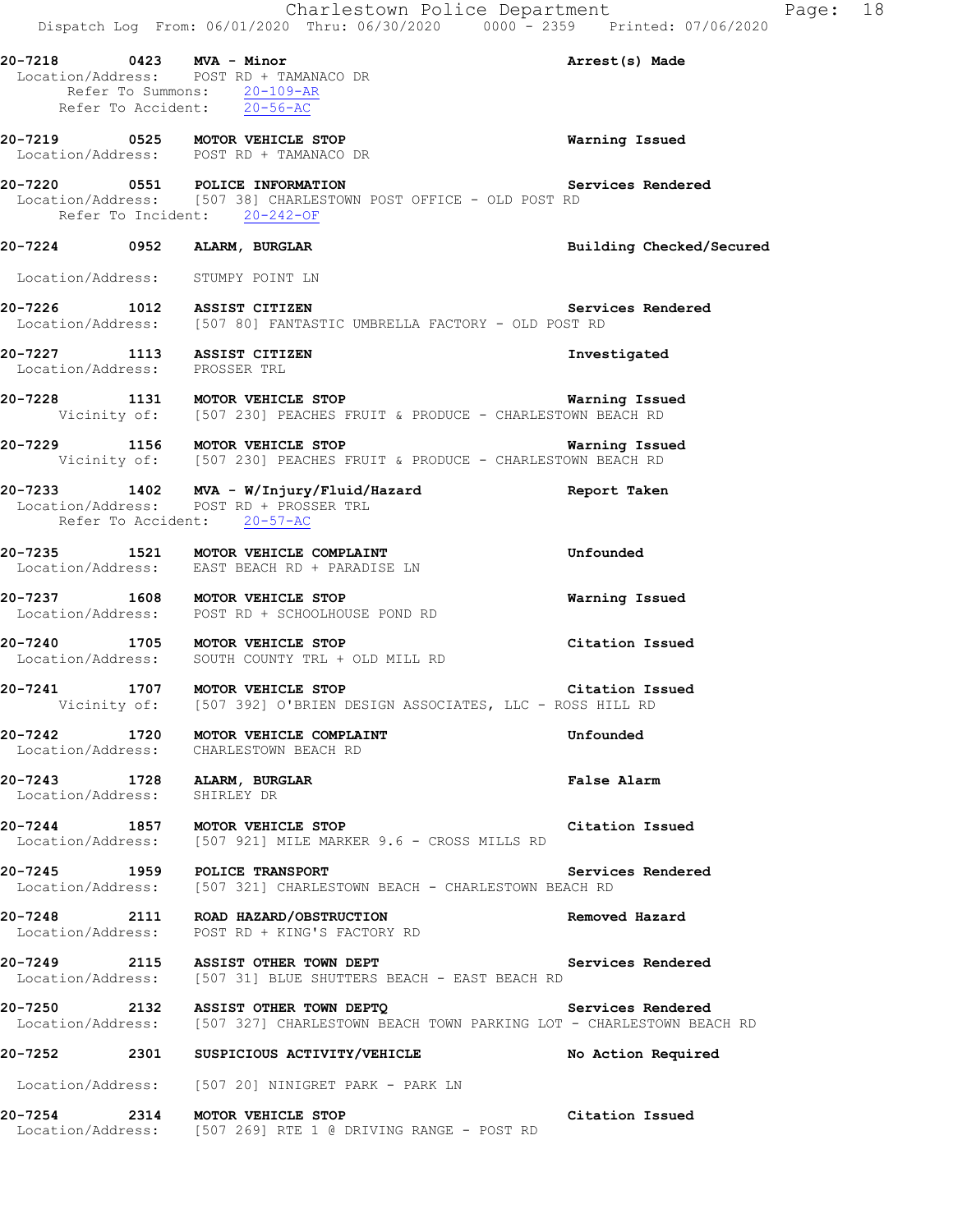### **For Date: 06/23/2020 - Tuesday**

|                          |      | 20-7262 0030 DIS CONDUCT / FIGHT<br>Vicinity of: HIGHLAND RD + ATLANTIC AVE                                                                     | Services Rendered       |
|--------------------------|------|-------------------------------------------------------------------------------------------------------------------------------------------------|-------------------------|
|                          |      | 20-7266 0835 PARKING VIOLATIONS                                                                                                                 | No Action Required      |
|                          |      | Location/Address: [507 21] BURLINGAME STATE PARK - CAMPING AREA - BURLINGAME STATE PARK RD                                                      |                         |
|                          |      | 20-7268 0849 TRAFFIC CONTROL                                                                                                                    | No Action Required      |
|                          |      | Location/Address: CHARLESTOWN BEACH RD                                                                                                          |                         |
|                          |      | 20-7269 0907 TRAFFIC CONTROL<br>Location/Address: WEST BEACH RD                                                                                 | Services Rendered       |
|                          |      | <b>20-7270 0931 MOTOR VEHICLE STOP WERE STOP WATNING ISSUED</b><br>Location/Address: [507 261] RTE 1 @ STATE GARAGE (MILE MARKER 9.6) - POST RD | Warning Issued          |
|                          |      | 20-7271 0933 MOTOR VEHICLE STOP<br>Location/Address: [507 100] RTE 1 @ FIORES (MILE MARKER 8.0) - POST RD                                       | Warning Issued          |
|                          |      | 20-7272 1007 REGISTERED SEX OFFENDER<br>Refer To Incident: 20-243-OF                                                                            | Report Taken            |
|                          |      | 20-7273 1045 POLICE INFORMATION                                                                                                                 | No Action Required      |
|                          |      | Location/Address: JACOB PERRY DR                                                                                                                |                         |
|                          |      | 20-7274 1129 TRAFFIC CONTROL<br>Location/Address: EAST BEACH RD                                                                                 | Services Rendered       |
|                          |      | 20-7277 1214 TRAFFIC CONTROL                                                                                                                    | No Action Required      |
|                          |      | Location/Address: CHARLESTOWN BEACH RD                                                                                                          |                         |
|                          |      | 20-7278 1241 MOTOR VEHICLE STOP<br>Location/Address: [507 261] RTE 1 @ STATE GARAGE (MILE MARKER 9.6) - POST RD                                 | Warning Issued          |
|                          |      | 20-7280 1546 TRAFFIC CONTROL<br>Location/Address: EAST BEACH RD + PARADISE LN                                                                   | Services Rendered       |
|                          |      | 20-7282 1604 OFFICER WANTED                                                                                                                     | Transported to Hospital |
|                          |      | Location/Address: [507 901] GROUP HOME (BY WHIPPLE DRIVE) - SOUTH COUNTY TRL                                                                    |                         |
| 20-7283                  |      | 1607 PSYCHOLOGICAL EMERGENCY                                                                                                                    | Transported to Hospital |
|                          |      | Location/Address: [507 901] GROUP HOME (BY WHIPPLE DRIVE) - SOUTH COUNTY TRL                                                                    |                         |
|                          |      | 20-7285 1647 MOTOR VEHICLE STOP<br>Location/Address: [507 100] RTE 1 @ FIORES (MILE MARKER 8.0) - POST RD                                       | Warning Issued          |
|                          |      | 20-7286 1701 TRAFFIC CONTROL<br>Location/Address: CHARLESTOWN BEACH RD                                                                          | Services Rendered       |
| 20-7287 1704 DISABLED MV |      | Location/Address: [507 299] RTE 1A @ NINIGRET PARK - OLD POST RD                                                                                | Services Rendered       |
|                          |      | 20-7288 1712 PARKING VIOLATIONS<br>Location/Address: CHARLESTOWN BEACH RD                                                                       | Services Rendered       |
|                          |      | 20-7289 1718 MOTOR VEHICLE STOP<br>Location/Address: [507 269] RTE 1 @ DRIVING RANGE - POST RD                                                  | Warning Issued          |
| 20-7290                  |      | 1731 WELL BEING CHECK<br>Location/Address: [507 235] NINIGRET INN - PROSSER TRL                                                                 | Services Rendered       |
| 20-7294                  | 1901 | TRAFFIC CONTROL                                                                                                                                 | No Action Required      |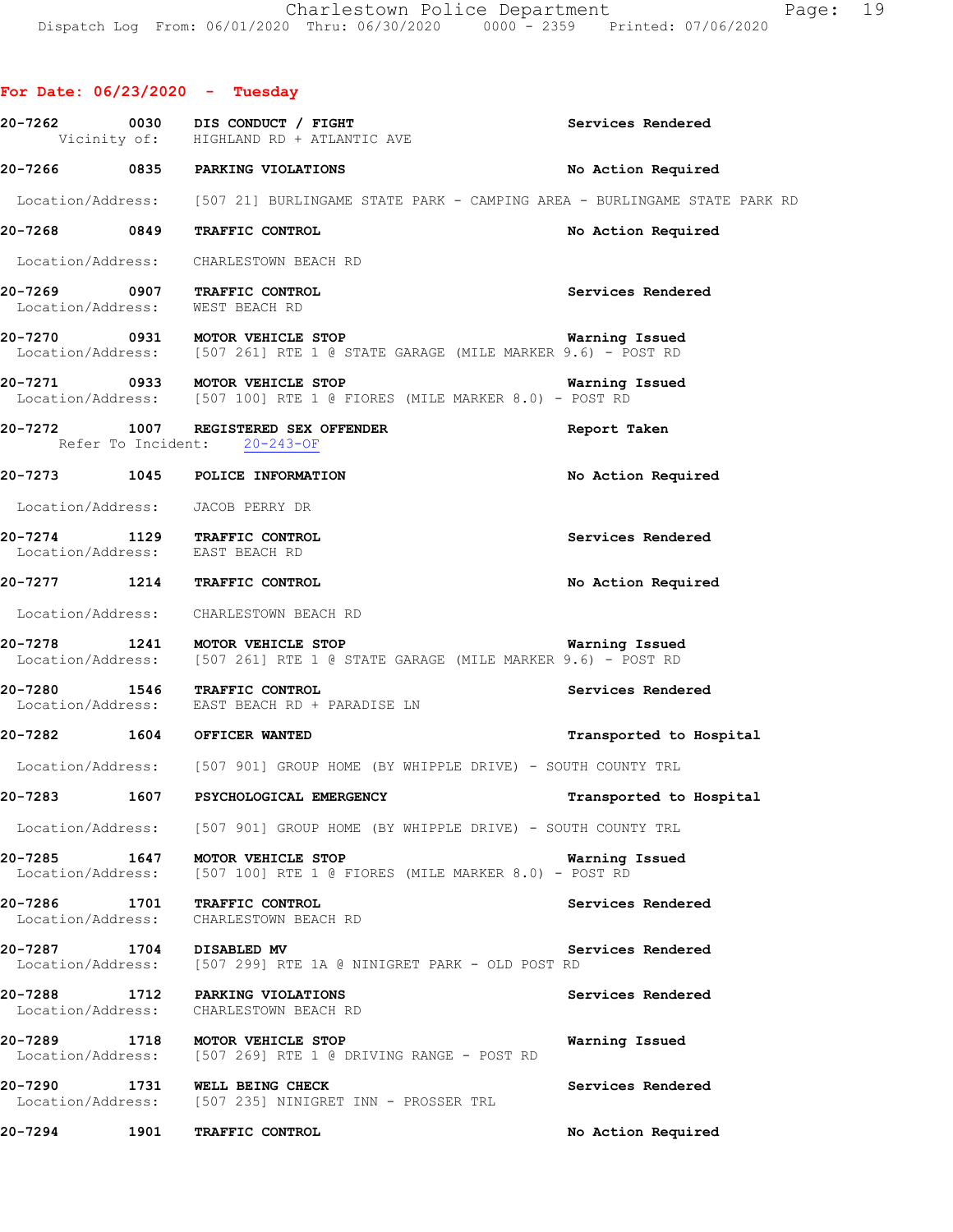Location/Address: CHARLESTOWN BEACH RD

**20-7295 1927 WELL BEING CHECK Investigated**  Location/Address: LAURI DR

**20-7296 2040 MOTOR VEHICLE STOP Citation Issued**  Location/Address: [507 269] RTE 1 @ DRIVING RANGE - POST RD

**20-7297 2104 ASSIST OTHER TOWN DEPT Services Rendered**  Location/Address: [507 31] BLUE SHUTTERS BEACH - EAST BEACH RD

**20-7298 2144 DISTURBANCE/Music/Noise Investigated**  Location/Address: [507 842] HAPPY ACRES - CHARLESTOWN BEACH RD

**20-7299 2152 ASSIST OTHER TOWN DEPT Services Rendered**  Location/Address: [507 327] CHARLESTOWN BEACH TOWN PARKING LOT - CHARLESTOWN BEACH RD

#### **For Date: 06/24/2020 - Wednesday**

| 20-7334      | 0528 | MOTOR VEHICLE STOP  | Warning Issued |
|--------------|------|---------------------|----------------|
| Vicinity of: |      | POST RD + NARROW LN |                |

**20-7335 0529 TRAFFIC CONTROL No Action Required** 

Location/Address: CHARLESTOWN BEACH RD

**20-7336 0811 ROAD HAZARD/OBSTRUCTION Removed Hazard**  Location/Address: POST RD + WEST BEACH RD

**20-7337 0816 TRAFFIC CONTROL Warning Issued**  Location/Address: CHARLESTOWN BEACH RD

**20-7338 0817 TRAFFIC CONTROL Warning Issued**  Location/Address: EAST BEACH RD + PARADISE LN

**20-7339 0832 TRAFFIC CONTROL Warning Issued**  Location/Address: CHARLESTOWN BEACH RD

**20-7341 0924 ALARM, BURGLAR False Alarm**  Location/Address: WEST SPRUCE ST

**20-7342 0935 TRAFFIC CONTROL Warning Issued**  Location/Address: E BEACH RD + PARADISE LN

#### **20-7343 0952 TRAFFIC CONTROL No Action Required**

Location/Address: CHARLESTOWN BEACH RD

**20-7344 1138 TRAFFIC CONTROL Services Rendered**  Location/Address: CHARLESTOWN BEACH RD

**20-7346 1306 TRAFFIC CONTROL Services Rendered**  Location/Address: CHARLESTOWN BEACH RD

**20-7347 1345 SUSPICIOUS ACTIVITY/VEHICLE Investigated**  Location/Address: [507 320] QUONOCHONTAUG BREACHWAY - WEST BEACH RD

**20-7351 1429 POLICE INFORMATION Report Taken**  Location/Address: NARROW LN Refer To Incident: 20-244-OF

**20-7353 1610 MOTOR VEHICLE COMPLAINT Unfounded**  Location/Address: [507 279] RTE 2 @ CHARLESTOWN TOWN HALL - SOUTH COUNTY TRL

**20-7354 1616 TRAFFIC CONTROL Services Rendered**  Location/Address: EAST BEACH RD

**20-7357 1641 ESCORT Services Rendered**  Location/Address: [507 642] CHARLESTOWN POLICE DEPARTMENT - OLD POST RD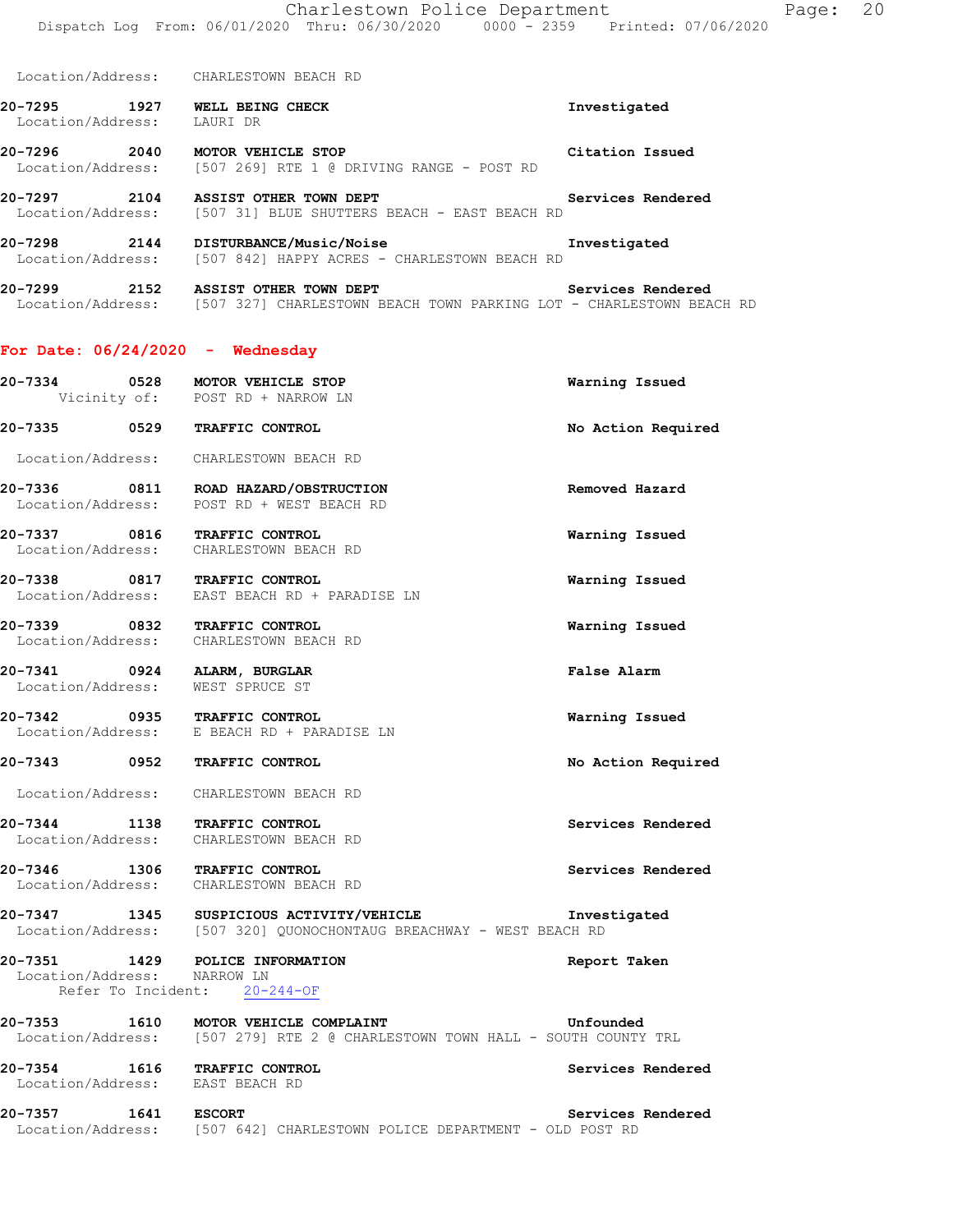Charlestown Police Department Fage: 21 Dispatch Log From: 06/01/2020 Thru: 06/30/2020 0000 - 2359 Printed: 07/06/2020

|                             | 20-7356 1642 TRAFFIC CONTROL                                                                                                               | No Action Required |
|-----------------------------|--------------------------------------------------------------------------------------------------------------------------------------------|--------------------|
|                             | Location/Address: CHARLESTOWN BEACH RD + SHORE DR                                                                                          |                    |
|                             | 20-7358 1713 ALARM, BURGLAR<br>Location/Address: [507 937] GEMELLI BISTRO - FALCONE LN                                                     | <b>False Alarm</b> |
|                             | 20-7359 1720 TRAFFIC CONTROL                                                                                                               | No Action Required |
|                             | Location/Address: CHARLESTOWN BEACH RD + BAXTER ST                                                                                         |                    |
|                             | 20-7360 1749 TRAFFIC CONTROL<br>Location/Address: WEST BEACH RD                                                                            | Services Rendered  |
|                             | $20-7361$ 1817 MOTOR VEHICLE STOP<br>Location/Address: WEST BEACH RD + SUNSET DR                                                           | Citation Issued    |
|                             | 20-7363 1912 MOTOR VEHICLE STOP<br>Location/Address: [507 266] RTE 1 @ WILLOWS - POST RD<br>Refer To Summons: 20-111-AR                    | Arrest(s) Made     |
|                             | 20-7365 2119 ASSIST OTHER TOWN DEPT<br>Location/Address: [507 31] BLUE SHUTTERS BEACH - EAST BEACH RD                                      | Services Rendered  |
|                             | 20-7366 2202 ASSIST OTHER TOWN DEPT<br>Location/Address: [507 327] CHARLESTOWN BEACH TOWN PARKING LOT - CHARLESTOWN BEACH RD               | Services Rendered  |
|                             | 20-7367 2205 OFFICER WANTED                                                                                                                | No Action Required |
| Location/Address: NUTMEG LN |                                                                                                                                            |                    |
|                             | 20-7368 2241 WELL BEING CHECK<br>Location/Address: LAURI DR                                                                                | Unfounded          |
|                             | For Date: $06/25/2020 -$ Thursday                                                                                                          |                    |
|                             | 20-7376 0017 SUSPICIOUS ACTIVITY/VEHICLE Investigated<br>Location/Address: [507 612] NINIGRET PARK - LITTLE NINI POND REST ROOMS - PARK LN |                    |
|                             | 20-7404 0449 MOTOR VEHICLE STOP<br>Location/Address: [507 410] DUNKIN DONUTS - OLD POST RD                                                 | Warning Issued     |
|                             | 20-7405 0942 TRAFFIC CONTROL                                                                                                               | No Action Required |
|                             | Location/Address: CHARLESTOWN BEACH RD                                                                                                     |                    |
|                             | 20-7406 1001 WELL BEING CHECK<br>Location/Address: [507 943] SHANNOCK VILLAGE COTTAGES - SHANNOCK RD                                       | Could Not Locate   |
|                             | 20-7409 1046 TRAFFIC CONTROL                                                                                                               | No Action Required |
|                             | Location/Address: CHARLESTOWN BEACH RD                                                                                                     |                    |
|                             | 20-7410 1054 MOTOR VEHICLE STOP<br>Location/Address: [507 269] RTE 1 @ DRIVING RANGE - POST RD                                             | Warning Issued     |
|                             | 20-7411 1214 MVA - W/Injury/Fluid/Hazard<br>Vicinity of: [507 267] RTE 1 @ HITCHING POST - POST RD<br>Refer To Accident: 20-58-AC          | Report Taken       |
|                             | 20-7412 1328 ROAD HAZARD/OBSTRUCTION<br>Vicinity of: POST RD + KING'S FACTORY RD                                                           | Removed Hazard     |
|                             | 20-7413 1335 TRAFFIC CONTROL<br>Location/Address: CHARLESTOWN BEACH RD                                                                     | Warning Issued     |
|                             | 20-7414 1351 TRAFFIC CONTROL<br>Location/Address: MATUNUCK SCHOOLHOUSE RD                                                                  | Services Rendered  |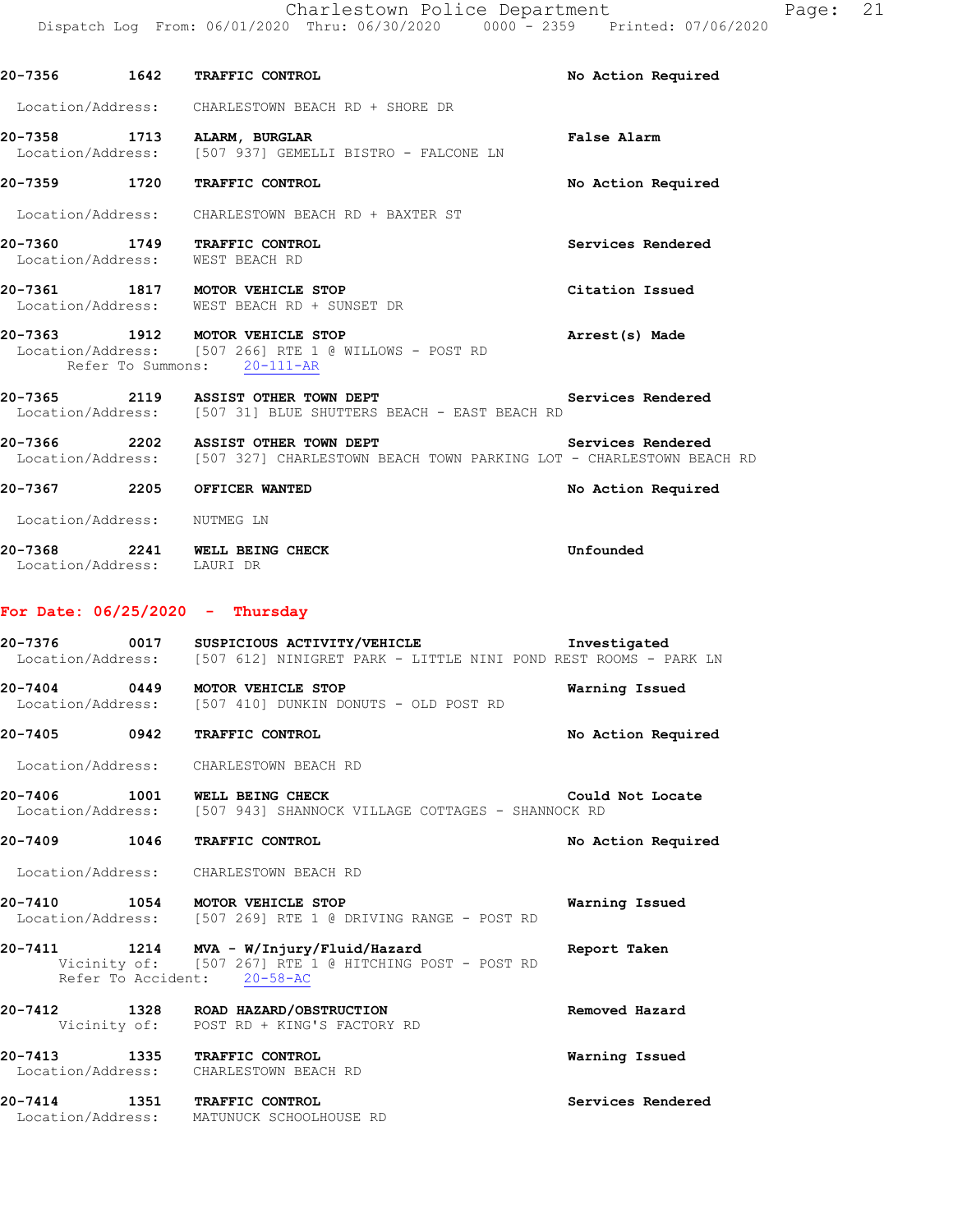|              | 20-7415 1357 TRAFFIC CONTROL                                                                                                                        | No Action Required             |
|--------------|-----------------------------------------------------------------------------------------------------------------------------------------------------|--------------------------------|
|              | Location/Address: EAST BEACH RD                                                                                                                     |                                |
|              | 20-7417 1452 ANIMAL COMPLAINT                                                                                                                       | Taken to Family/Guardian/Other |
|              | Location/Address: CROSSPATCH RD                                                                                                                     |                                |
|              | 20-7418 1543 TRAFFIC CONTROL<br>Location/Address: CHARLESTOWN BEACH RD + SHORE DR                                                                   | Services Rendered              |
|              | 20-7419 1607 ROAD HAZARD/OBSTRUCTION                                                                                                                | Taken/Refered to Other Agency  |
|              | Location/Address: TOCKWOTTEN COVE RD + OLD POST RD                                                                                                  |                                |
|              | 20-7420 1612 SUSPICIOUS ACTIVITY/VEHICLE Threstigated<br>Location/Address: [507 21] BURLINGAME STATE PARK - CAMPING AREA - BURLINGAME STATE PARK RD |                                |
|              | 20-7421 1618 TRAFFIC CONTROL<br>Location/Address: EAST BEACH RD                                                                                     | Services Rendered              |
|              | 20-7422 1627 TRAFFIC CONTROL<br>Location/Address: WEST BEACH RD                                                                                     | Services Rendered              |
|              | 20-7423 1641 MOTOR VEHICLE STOP<br>Location/Address: [507 200] RTE 1 @ PACKAGE STORE - POST RD                                                      | Citation Issued                |
|              | 20-7424 1650 TRAFFIC CONTROL<br>Location/Address: CHARLESTOWN BEACH RD + NANCY LN                                                                   | Services Rendered              |
|              | 20-7425 1711 POLICE INFORMATION<br>Location/Address: SOUTH COUNTY TRL                                                                               | Services Rendered              |
|              | 20-7426 1736 MOTOR VEHICLE STOP<br>Location/Address: MATUNUCK SCHOOLHOUSE RD + CEDAR RD                                                             | Warning Issued                 |
|              | 20-7427 1751 ALARM, BURGLAR                                                                                                                         | Building Checked/Secured       |
|              | Location/Address: ELIZABETH COOPER DR                                                                                                               |                                |
|              | 20-7428 2030 TRAFFIC CONTROL<br>Location/Address: CHARLESTOWN BEACH RD                                                                              | Services Rendered              |
| 20–7429 2123 | MOTOR VEHICLE STOP<br>Location/Address: SOUTH COUNTY TRL + CAROLINA BACK RD                                                                         | Warning Issued                 |
|              | 20-7430 2155 ASSIST OTHER TOWN DEPT<br>Location/Address: [507 327] CHARLESTOWN BEACH TOWN PARKING LOT - CHARLESTOWN BEACH RD                        | Services Rendered              |
|              | 20-7432 2159 ASSIST OTHER TOWN DEPT<br>Location/Address: [507 31] BLUE SHUTTERS BEACH - EAST BEACH RD                                               | Services Rendered              |
|              | 20-7433 2309 DISTURBANCE/Music/Noise<br>Location/Address: SHUMANKANUC HILL RD                                                                       | <b>Peace Restored</b>          |
|              | For Date: $06/26/2020 -$ Friday                                                                                                                     |                                |
|              | 20-7447 0541 TRAFFIC CONTROL                                                                                                                        | No Action Required             |
|              | Location/Address: CHARLESTOWN BEACH RD                                                                                                              |                                |
|              | 20-7448 0637 MVA - Minor<br>Location/Address: [507 271] RTE 1 @ MICHAEL'S - POST RD<br>Refer To Accident: 20-59-AC                                  | Report Taken                   |
|              | 20-7450 0805 TRAFFIC CONTROL<br>Location/Address: CHARLESTOWN BEACH RD                                                                              | Warning Issued                 |
|              | 20-7452 0854 TRAFFIC CONTROL                                                                                                                        | No Action Required             |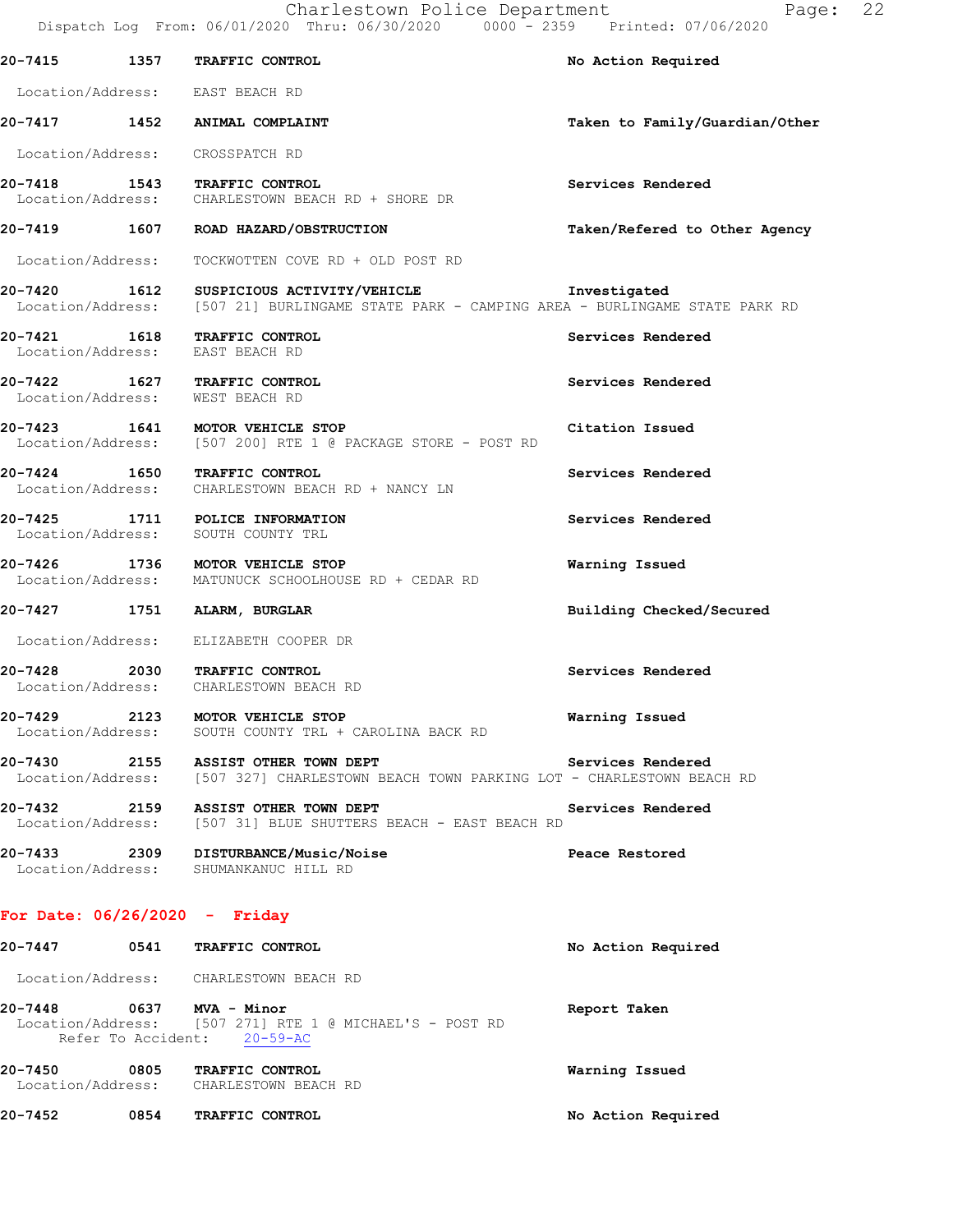| Location/Address: WEST BEACH RD                              |                                                                                                                                                                |                    |
|--------------------------------------------------------------|----------------------------------------------------------------------------------------------------------------------------------------------------------------|--------------------|
| 20-7453 0914 ALARM, BURGLAR<br>Location/Address: HIGHLAND RD |                                                                                                                                                                | False Alarm        |
|                                                              | 20-7456 0936 TRAFFIC CONTROL                                                                                                                                   | No Action Required |
|                                                              | Location/Address: CHARLESTOWN BEACH RD                                                                                                                         |                    |
| Location/Address: EAST BEACH RD                              | 20-7457 0942 TRAFFIC CONTROL                                                                                                                                   | Warning Issued     |
|                                                              | 20-7458 0947 OFFICER WANTED<br>Location/Address: BISCUIT CITY RD                                                                                               | Peace Restored     |
|                                                              | 20-7459 1012 MVA - Minor<br>Vicinity of: BUCKEYE BROOK RD<br>Refer To Accident: 20-60-AC                                                                       | Report Taken       |
|                                                              | 20-7460 1042 TRAFFIC CONTROL<br>Location/Address: CHARLESTOWN BEACH RD                                                                                         | Services Rendered  |
| 20-7461 1047 VANDALISM<br>Location/Address: BAXTER ST        |                                                                                                                                                                | Investigated       |
|                                                              | 20-7463 1120 TRAFFIC CONTROL<br>Location/Address: CHARLESTOWN BEACH RD                                                                                         | Services Rendered  |
|                                                              | 20-7465 1155 MOTOR VEHICLE STOP<br>Location/Address: [507 914] MILE MARKER 6.8 - WILDFLOWER RD                                                                 | Warning Issued     |
| Location/Address: EAST BEACH RD                              | 20-7466 1204 TRAFFIC CONTROL                                                                                                                                   | Warning Issued     |
|                                                              | 20-7467 1220 TRAFFIC CONTROL<br>Location/Address: CHARLESTOWN BEACH RD                                                                                         | Services Rendered  |
|                                                              | 20-7468 1255 TRAFFIC CONTROL<br>Location/Address: CHARLESTOWN BEACH RD                                                                                         | Services Rendered  |
|                                                              | 20-7469 1505 SUSPICIOUS ACTIVITY/VEHICLE Report Taken<br>Location/Address: [507 929] CHURCHWOODS HOUSING COMPLEX - OLD POST RD<br>Refer To Incident: 20-245-OF |                    |
|                                                              | 20-7471 1613 TRAFFIC CONTROL                                                                                                                                   | No Action Required |
|                                                              | Location/Address: CHARLESTOWN BEACH RD                                                                                                                         |                    |
|                                                              | 20-7472 1618 ROAD HAZARD/OBSTRUCTION                                                                                                                           | No Action Required |
|                                                              | Location/Address: POST RD + NARROW LN                                                                                                                          |                    |
|                                                              | 20-7473 1716 TRAFFIC CONTROL                                                                                                                                   | No Action Required |
|                                                              | Location/Address: CHARLESTOWN BEACH RD + BAXTER ST                                                                                                             |                    |
|                                                              | 20-7474 1722 TRAFFIC CONTROL<br>Location/Address: EAST BEACH RD + PARADISE LN                                                                                  | Warning Issued     |
|                                                              | 20-7475 1800 MOTOR VEHICLE STOP<br>Location/Address: OLD POST RD + NARROW LN                                                                                   | Citation Issued    |
| 20-7477 1913 OFFICER WANTED                                  | Location/Address: CEDAR SWAMP PATH + OLD COACH RD                                                                                                              | Investigated       |
|                                                              | 20-7478 1948 FOUND/LOST PROPERTY<br>Location/Address: POST RD + GENERAL STANTON LN<br>Refer To Incident: 20-246-OF                                             | Report Taken       |
|                                                              | 20-7479 2007 TRAFFIC CONTROL                                                                                                                                   | No Action Required |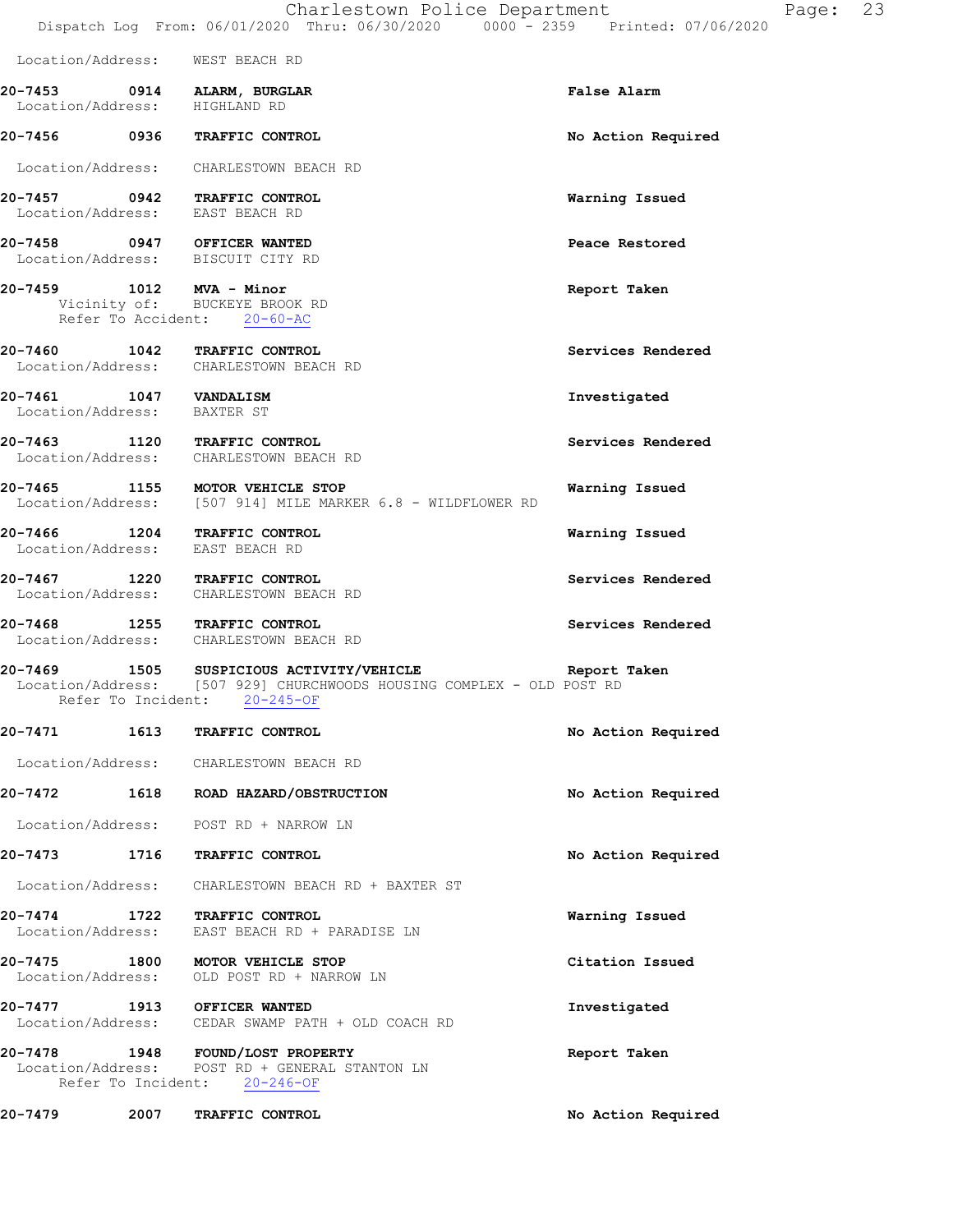|                                                                |      |                                                                                                                                                   | Dispatch Log From: 06/01/2020 Thru: 06/30/2020 0000 - 2359 Printed: 07/06/2020 |
|----------------------------------------------------------------|------|---------------------------------------------------------------------------------------------------------------------------------------------------|--------------------------------------------------------------------------------|
|                                                                |      | Location/Address: CHARLESTOWN BEACH RD + BAXTER ST                                                                                                |                                                                                |
| Location/Address: LAKESIDE DR                                  |      | 20-7480 2034 FIREWORKS/Possession/Use/Other Could Not Locate                                                                                      |                                                                                |
|                                                                |      | 20-7482 2115 ASSIST OTHER TOWN DEPT<br>Services Rendered<br>Location/Address: [507 327] CHARLESTOWN BEACH TOWN PARKING LOT - CHARLESTOWN BEACH RD |                                                                                |
|                                                                |      | 20-7484 2155 ASSIST OTHER TOWN DEPT<br>Location/Address: [507 31] BLUE SHUTTERS BEACH - EAST BEACH RD                                             | Services Rendered                                                              |
| 20-7485 2218 ALARM, BURGLAR                                    |      |                                                                                                                                                   | Building Checked/Secured                                                       |
|                                                                |      | Location/Address: [507 254] GALAPAGOS COLLECTION - OLD POST RD                                                                                    |                                                                                |
|                                                                |      | 20-7488 2320 MOTOR VEHICLE STOP<br>Location/Address: POST RD + CROSS MILLS RD                                                                     | Warning Issued                                                                 |
|                                                                |      | 20-7489 2334 MOTOR VEHICLE STOP<br>Location/Address: POST RD + ROSS HILL RD                                                                       | Warning Issued                                                                 |
| For Date: $06/27/2020 -$ Saturday                              |      |                                                                                                                                                   |                                                                                |
| 20-7490 0024 OFFICER WANTED<br>Location/Address: SCAPA FLOW RD |      |                                                                                                                                                   | Investigated                                                                   |
|                                                                |      | 20-7497 0137 MOTOR VEHICLE STOP<br>Location/Address: [507 279] RTE 2 @ CHARLESTOWN TOWN HALL - SOUTH COUNTY TRL                                   | Citation Issued                                                                |
| 20-7505 0856 TRAFFIC CONTROL                                   |      |                                                                                                                                                   | No Action Required                                                             |
|                                                                |      | Location/Address: MATUNUCK SCHOOLHOUSE RD                                                                                                         |                                                                                |
| 20-7506 0900 TRAFFIC CONTROL                                   |      |                                                                                                                                                   | No Action Required                                                             |
|                                                                |      | Location/Address: [507 37] CHARLESTOWN WINE AND SPIRITS - OLD POST RD                                                                             |                                                                                |
|                                                                |      | 20-7507 0909 MOTOR VEHICLE STOP<br>Vicinity of: MATUNUCK SCHOOLHOUSE RD + CEDAR RD                                                                | Warning Issued                                                                 |
| 20-7508 0915 ALARM, BURGLAR                                    |      |                                                                                                                                                   | Building Checked/Secured                                                       |
|                                                                |      | Location/Address: [507 29] ARROWHEAD DENTAL - SOUTH COUNTY TRL                                                                                    |                                                                                |
| 20-7509 0917 TRAFFIC CONTROL                                   |      | Location/Address: CHARLESTOWN BEACH RD                                                                                                            | Services Rendered                                                              |
| 20-7511 0950 TRAFFIC CONTROL                                   |      |                                                                                                                                                   | No Action Required                                                             |
|                                                                |      | Location/Address: [507 37] CHARLESTOWN WINE AND SPIRITS - OLD POST RD                                                                             |                                                                                |
| 20-7514 1002<br>Location/Address: EAST BEACH RD                |      | TRAFFIC CONTROL                                                                                                                                   | Services Rendered                                                              |
| 20-7516 1052 WELL BEING CHECK                                  |      | Location/Address: [507 1] CHARLESTOWN TOWN HALL - SOUTH COUNTY TRL                                                                                | Investigated                                                                   |
| 20-7518                                                        | 1118 | TRAFFIC CONTROL                                                                                                                                   | No Action Required                                                             |
|                                                                |      | Location/Address: [507 37] CHARLESTOWN WINE AND SPIRITS - OLD POST RD                                                                             |                                                                                |
| 20-7522 1244 TRAFFIC CONTROL                                   |      |                                                                                                                                                   | No Action Required                                                             |
|                                                                |      | Location/Address: [507 37] CHARLESTOWN WINE AND SPIRITS - OLD POST RD                                                                             |                                                                                |
| 20-7524 1313 TRAFFIC CONTROL                                   |      |                                                                                                                                                   | No Action Required                                                             |
|                                                                |      | Location/Address: CROSS MILLS RD + OLD POST RD                                                                                                    |                                                                                |
| 20-7525                                                        | 1408 | SUSPICIOUS ACTIVITY/VEHICLE                                                                                                                       | Investigated                                                                   |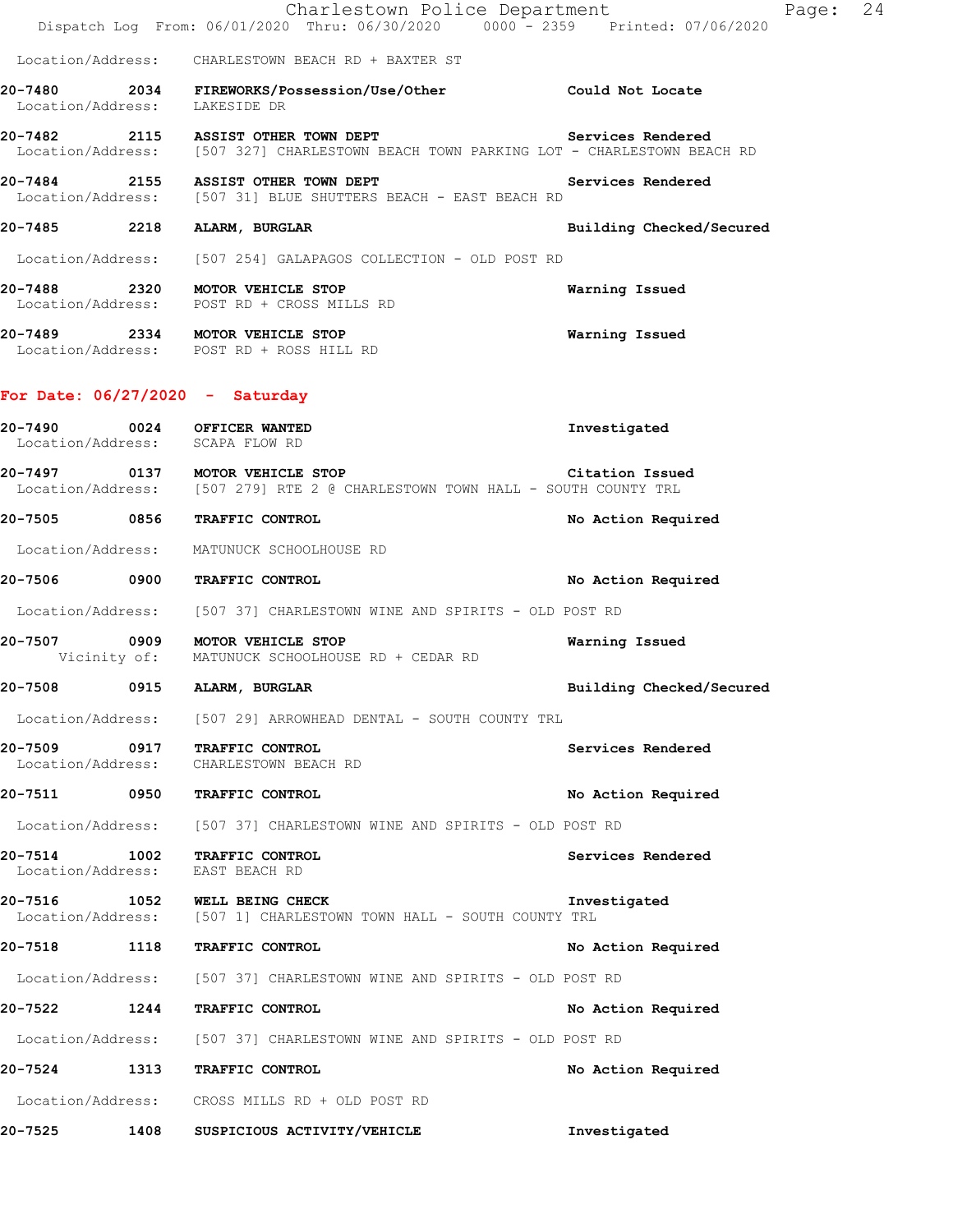| 20-7527 | 1503              | THREATS                                                                       | Report Taken   |
|---------|-------------------|-------------------------------------------------------------------------------|----------------|
| 20-7526 | 1413<br>Location: | <b>BOATING - VESSEL VIOLATION</b><br>NINIGRET POND EAST, INFRONT OF PONDSHORE | Warning Issued |

 Location/Address: SKAGERRAK RD Refer To Incident: 20-247-OF

- **20-7531 1615 TRAFFIC CONTROL Services Rendered**  Location/Address: EAST BEACH RD
- **20-7532 1616 ANIMAL COMPLAINT Report Taken**  Location/Address: ALTON CAROLINA RD Refer To Incident: 20-248-OF
- **20-7534 1951 TRAFFIC CONTROL Services Rendered**  Location/Address: CAROLINA BACK RD + BUTTER LN
- **20-7535 2031 MOTOR VEHICLE STOP Warning Issued**  Location/Address: WEST BEACH RD
- **20-7536 2054 TRAFFIC CONTROL Services Rendered**  Location/Address: CHARLESTOWN BEACH RD
- **20-7537 2100 ASSIST OTHER TOWN DEPT Services Rendered**  Location/Address: [507 327] CHARLESTOWN BEACH TOWN PARKING LOT - CHARLESTOWN BEACH RD
- **20-7540 2133 MOTOR VEHICLE STOP Warning Issued**  Location/Address: POST RD + GENERAL STANTON LN
- **20-7541 2202 FIREWORKS/Possession/Use/Other Investigated**  Location/Address: INDIAN TRL Refer To Incident: 20-249-OF
- **20-7543 2230 FIREWORKS/Possession/Use/Other Could Not Locate**  Location/Address: ASHAWAY COLONY LN + WEST BEACH RD
- **20-7544 2246 SUSPICIOUS ACTIVITY/VEHICLE Investigated**  Location/Address: [507 28] SIMPLE PEASURES - SOUTH COUNTY TRL
- **20-7545 2323 FIREWORKS/Possession/Use/Other Unfounded**  Vicinity of: CEDAR SWAMP PATH
- **20-7546 2340 ALARM, CO DETECTOR False Alarm**  Location/Address: TIMBER RIDGE RD

#### **For Date: 06/28/2020 - Sunday**

| 20-7550<br>0057                       | ASSIST OTHER POLICE DEPT                                                                          | Taken/Refered to Other Agency |
|---------------------------------------|---------------------------------------------------------------------------------------------------|-------------------------------|
| Location/Address:                     | BEECH RD                                                                                          |                               |
| 0126<br>20-7551                       | ASSIST OTHER TOWN DEPT<br>Location/Address: [507 31] BLUE SHUTTERS BEACH - EAST BEACH RD          | Services Rendered             |
| 0241<br>20-7555                       | <b>MOTOR VEHICLE STOP</b><br>Location/Address: PROSSER TRL + MOHEGAN RD                           | Warning Issued                |
| 20-7561<br>0617<br>Refer To Accident: | MVA - Minor<br>Vicinity of: BUCKEYE BROOK RD<br>$20 - 61 - AC$                                    | Report Taken                  |
| 20-7562<br>Refer To Incident:         | 0831 OFFICER WANTED<br>Location/Address: [507 410] DUNKIN DONUTS - OLD POST RD<br>$20 - 250 - 0F$ | Report Taken                  |
| 20-7563<br>0837                       | DISABLED MV                                                                                       | No Action Required            |

Vicinity of: [507 20] NINIGRET PARK - PARK LN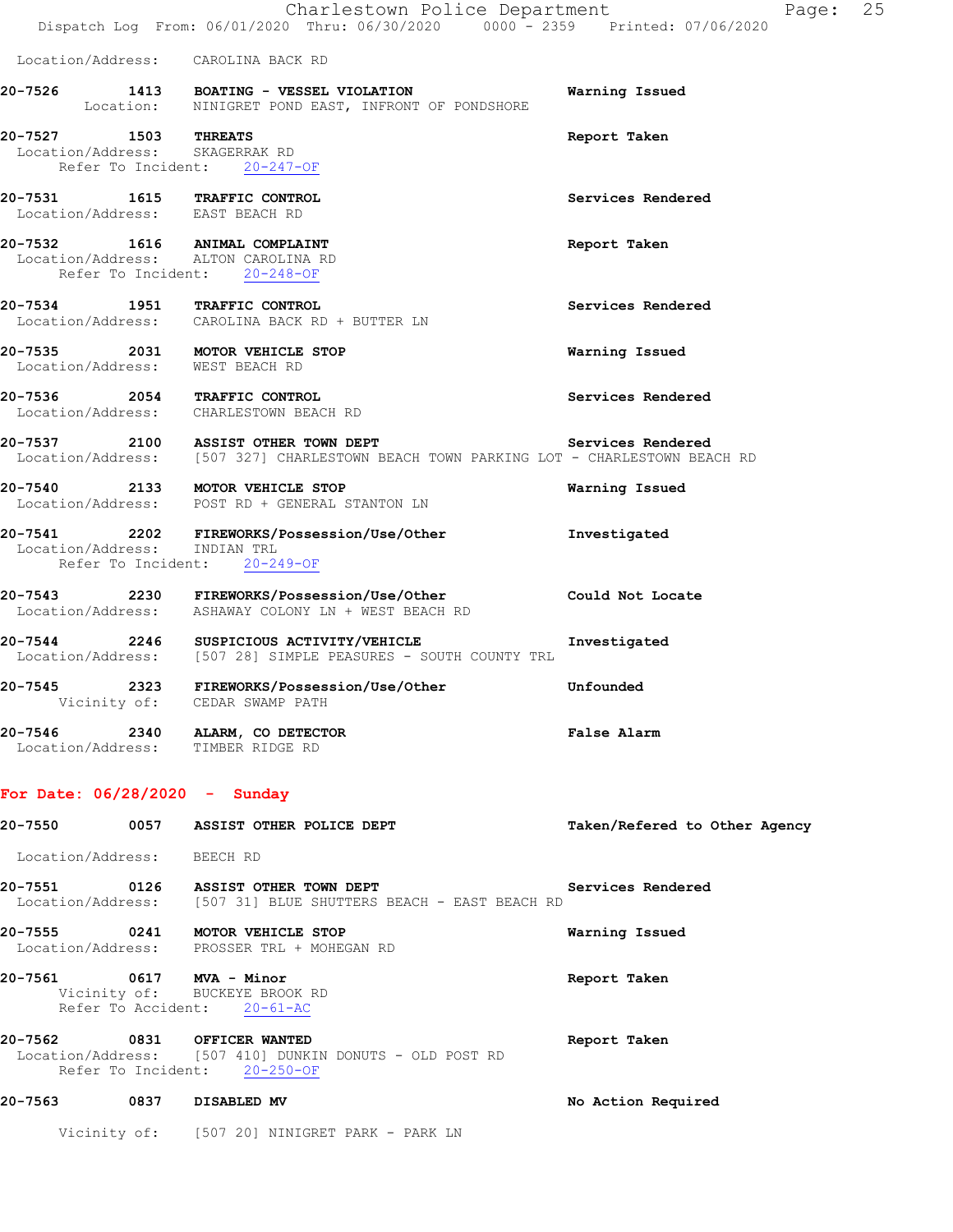|                               | 20-7565 0908 TRAFFIC CONTROL<br>Location/Address: CHARLESTOWN BEACH RD                                                                                      | Services Rendered              |
|-------------------------------|-------------------------------------------------------------------------------------------------------------------------------------------------------------|--------------------------------|
|                               | 20-7566 0909 TRAFFIC CONTROL                                                                                                                                | No Action Required             |
|                               | Location/Address: EAST BEACH RD                                                                                                                             |                                |
|                               | 20-7568 0938 TRAFFIC CONTROL                                                                                                                                | No Action Required             |
|                               | Location/Address: MATUNUCK SCHOOLHOUSE RD                                                                                                                   |                                |
|                               | 20-7569 0954 TRAFFIC CONTROL                                                                                                                                | No Action Required             |
|                               | Location/Address: EAST BEACH RD                                                                                                                             |                                |
|                               | 20-7570 1002 MOTOR VEHICLE STOP<br>Location/Address: POST RD + KING'S FACTORY RD                                                                            | Warning Issued                 |
|                               | 20-7571 1004 MOTOR VEHICLE STOP<br>Location/Address: MATUNUCK SCHOOLHOUSE RD + CHARLESTOWN BEACH RD                                                         | Warning Issued                 |
|                               | 20-7572 1006 TRAFFIC CONTROL<br>Location/Address: EAST BEACH RD + PARADISE LN                                                                               | Warning Issued                 |
|                               | 20-7574 1031 MOTOR VEHICLE STOP<br>Vicinity of: [507 304] RTE 1A @ CHARLESTOWN PACKAGE STORE - OLD POST RD                                                  | Warning Issued                 |
|                               | 20-7575 1036 ASSIST CITIZEN<br>Location/Address: [507 261] RTE 1 @ STATE GARAGE (MILE MARKER 9.6) - POST RD                                                 | Services Rendered              |
|                               | 20-7576 1041 TRAFFIC CONTROL<br>Location/Address: CHARLESTOWN BEACH RD                                                                                      | Services Rendered              |
|                               | 20-7577 1116 TRAFFIC CONTROL Service<br>Location/Address: [507 37] CHARLESTOWN WINE AND SPIRITS - OLD POST RD                                               | Services Rendered              |
|                               | 20-7578 1222 WELL BEING CHECK<br>Location/Address: SOUTH COUNTY TRL                                                                                         | Services Rendered              |
| Location/Address: CHARLES AVE | 20-7579 1231 FOLLOW-UP INVESTIGATION                                                                                                                        | Services Rendered              |
|                               | 20-7582 1300 TRAFFIC CONTROL<br>Location/Address: CHARLESTOWN BEACH RD                                                                                      | Services Rendered              |
|                               | 20-7583 1300 TRAFFIC CONTROL                                                                                                                                | No Action Required             |
|                               | Location/Address: EAST BEACH RD                                                                                                                             |                                |
|                               | 20-7584 1304 EMBEZZELMENT/FRAUD/FORGERY Neport Taken<br>Location/Address: [507 320] QUONOCHONTAUG BREACHWAY - WEST BEACH RD<br>Refer To Incident: 20-251-OF |                                |
|                               | 20-7585 1345 MOTOR VEHICLE STOP<br>Location/Address: OLD POST RD + NARROW LN                                                                                | Warning Issued                 |
|                               | 20-7586 1401 ANIMAL COMPLAINT                                                                                                                               | Taken to Family/Guardian/Other |
| Location/Address: THOMAS ST   |                                                                                                                                                             |                                |
|                               | 20-7587 1526 OFFICER WANTED<br>Location/Address: [507 321] CHARLESTOWN BEACH - CHARLESTOWN BEACH RD                                                         | Investigated                   |
|                               | 20-7589 1559 TRAFFIC CONTROL<br>Location/Address: EAST BEACH RD                                                                                             | Citation Issued                |
|                               | 20-7590 1615 TRAFFIC CONTROL<br>Location/Address: CHARLESTOWN BEACH RD + BAXTER ST                                                                          | Warning Issued                 |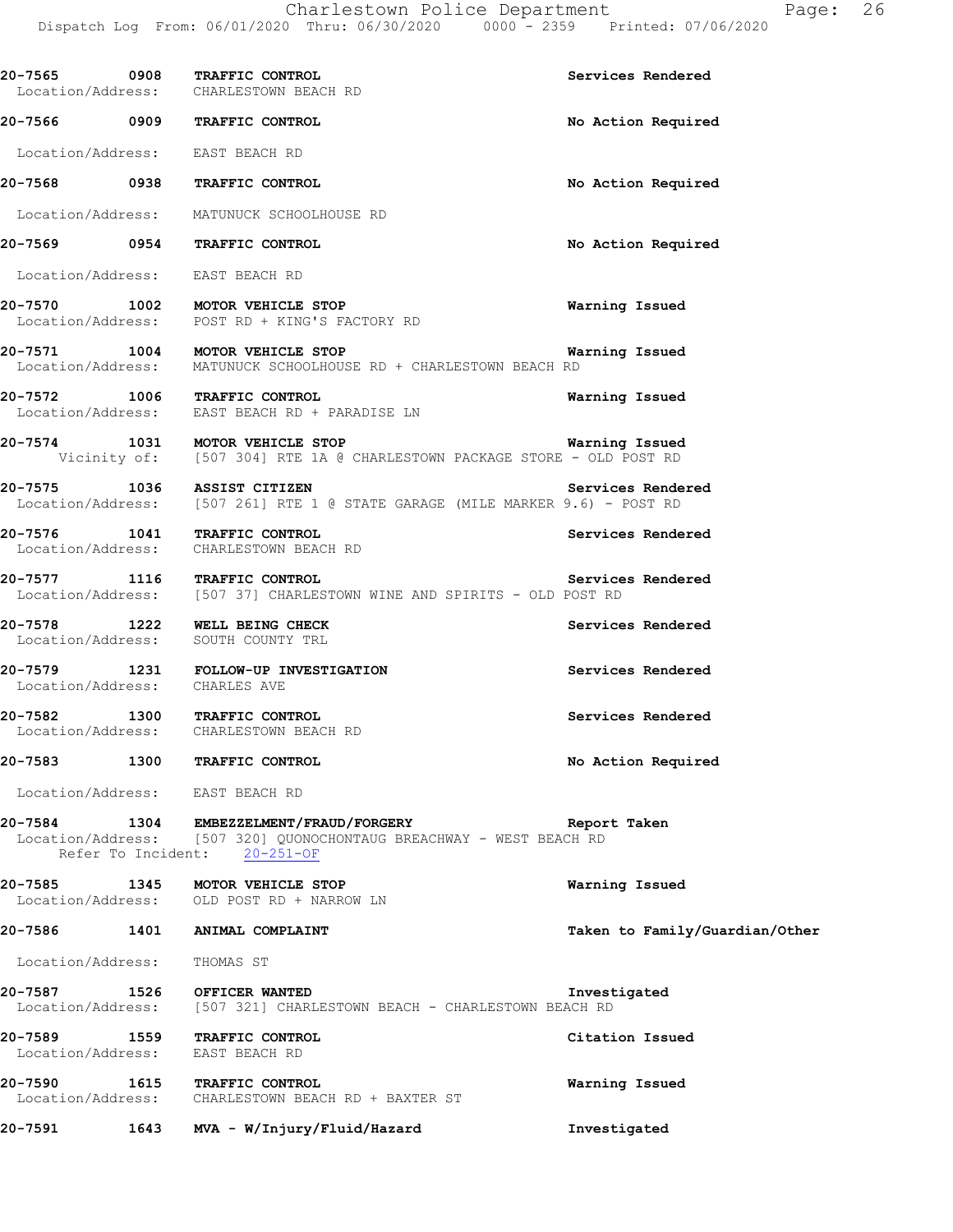|              |                                                                                                                 | Page: 27<br>Charlestown Police Department                                                  |
|--------------|-----------------------------------------------------------------------------------------------------------------|--------------------------------------------------------------------------------------------|
|              |                                                                                                                 | Dispatch Log From: 06/01/2020 Thru: 06/30/2020 0000 - 2359 Printed: 07/06/2020             |
|              | Refer To Accident: 20-62-AC                                                                                     | Vicinity of: [507 261] RTE 1 @ STATE GARAGE (MILE MARKER 9.6) - POST RD + SOUTH COUNTY TRL |
| 20-7592 1723 | DISABLED MV                                                                                                     | No Action Required                                                                         |
|              |                                                                                                                 | Vicinity of: [507 545] CHERISH ME - HOME CHILD CARE - SOUTH COUNTY TRL                     |
|              | 20-7593 1731 FOLLOW-UP INVESTIGATION<br>Location/Address: MATUNUCK SCHOOLHOUSE RD                               | Could Not Locate                                                                           |
|              | 20-7594 1837 FOLLOW-UP INVESTIGATION<br>Location/Address: MATUNUCK SCHOOLHOUSE RD                               | Services Rendered                                                                          |
|              | 20-7595 1913 FOLLOW-UP INVESTIGATION                                                                            | Investigated<br>Vicinity of: [507 261] RTE 1 @ STATE GARAGE (MILE MARKER 9.6) - POST RD    |
|              | 20-7597 2053 ASSIST OTHER TOWN DEPT<br>Location/Address: [507 31] BLUE SHUTTERS BEACH - EAST BEACH RD           | Services Rendered                                                                          |
|              | 20-7598 2259 ASSIST OTHER TOWN DEPT<br>Location/Address: [507 49] CHARLESTOWN TOWN BEACH - CHARLESTOWN BEACH RD | Services Rendered                                                                          |
| 20-7600      | 2314 MOTOR VEHICLE STOP                                                                                         | Citation Issued                                                                            |

- Location/Address: [507 258] RTE 1 @ SOUTH KINGSTOWN LINE (MM 11.4) POST RD **20-7601 2339 MOTOR VEHICLE STOP Warning Issued**
- Location/Address: [507 258] RTE 1 @ SOUTH KINGSTOWN LINE (MM 11.4) POST RD

#### **For Date: 06/29/2020 - Monday**

| 20-7603           | 0019 | MOTOR VEHICLE STOP |  |  |                                                            |  |  | Warning Issued |  |
|-------------------|------|--------------------|--|--|------------------------------------------------------------|--|--|----------------|--|
| Location/Address: |      |                    |  |  | [507 261] RTE 1 @ STATE GARAGE (MILE MARKER 9.6) - POST RD |  |  |                |  |

**20-7619 0531 MOTOR VEHICLE STOP Warning Issued**  Location/Address: POST RD + WILDFLOWER RD

**20-7621 0606 MOTOR VEHICLE STOP Warning Issued**  Location/Address: POST RD + WILDFLOWER RD

- **20-7622 0919 ROAD HAZARD/OBSTRUCTION Services Rendered**  Location/Address: OLD COACH RD + LADY SLIPPER DR
- **20-7624 1037 TRAFFIC CONTROL Warning Issued**  Location/Address: WEST BEACH RD

**20-7626 1300 TRAFFIC CONTROL Services Rendered**  Location/Address: CHARLESTOWN BEACH RD

**20-7627 1315 POLICE TRANSPORT SERVICES Rendered Services Rendered Services Rendered Services Rendered** [507 20] NINIGRET PARK - PARK LN

**20-7629 1319 BOATING - VESSEL VIOLATION No Action Required** 

Location: [507 341] NINIGRET POND - EAST

**20-7630 1321 POLICE TRANSPORT Services Rendered**  Location/Address: [507 321] CHARLESTOWN BEACH - CHARLESTOWN BEACH RD

20-7631 1324 ASSIST OTHER TOWN DEPT Services Rendered Location/Address: [507 20] NINIGRET PARK - PARK LN

**20-7633 1531 TRAFFIC CONTROL Services Rendered**  Location/Address: CHARLESTOWN BEACH RD

**20-7635 1542 PARKING VIOLATIONS Warning Issued**  Vicinity of: CHARLESTOWN BEACH RD

**20-7636 1544 TRAFFIC CONTROL No Action Required** 

Location/Address: WEST BEACH RD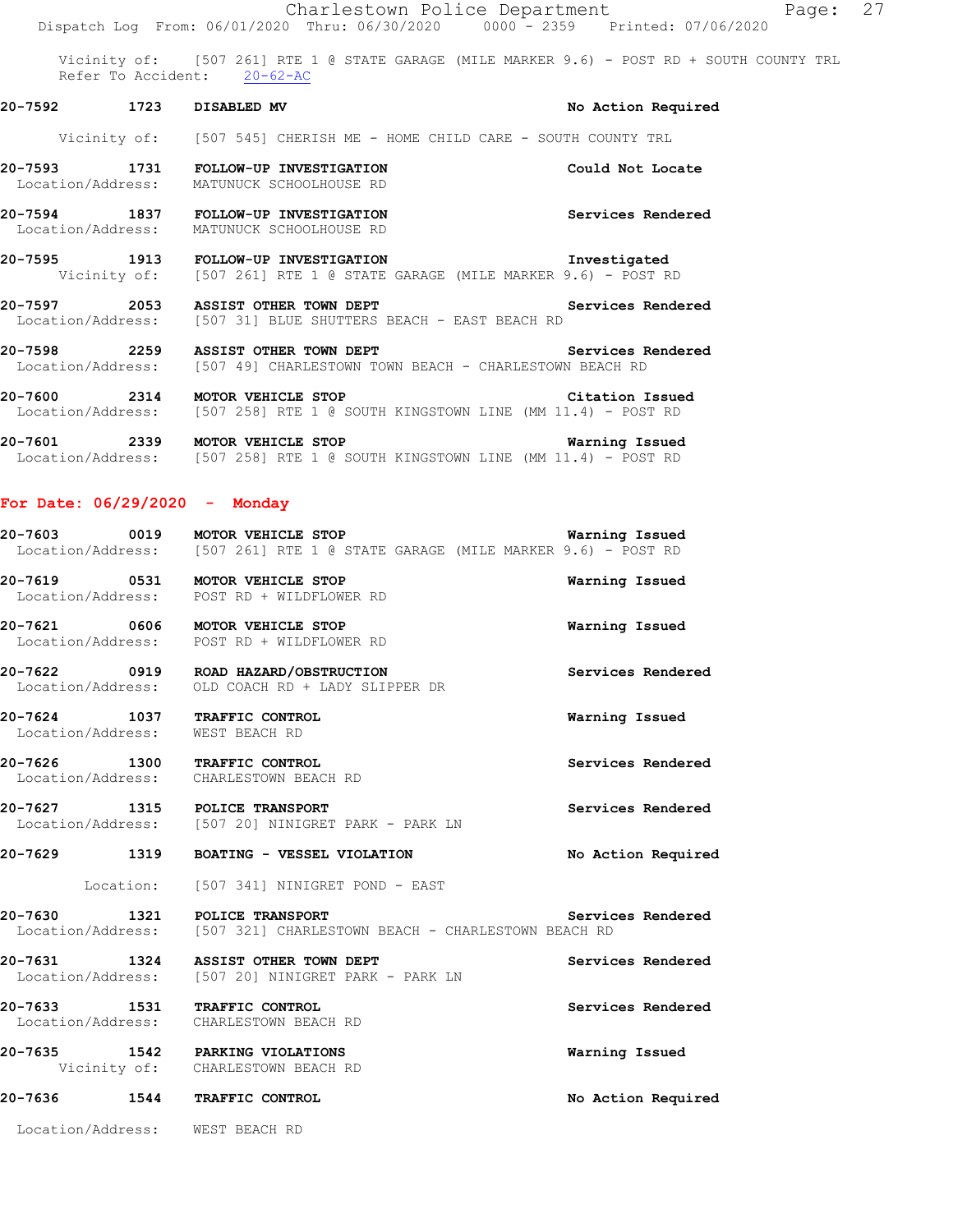|                   |      | 20-7637 1556 TRAFFIC CONTROL<br>Location/Address: EAST BEACH RD                                                                                | Services Rendered             |
|-------------------|------|------------------------------------------------------------------------------------------------------------------------------------------------|-------------------------------|
|                   |      | 20-7639 1724 FIRE, STRUCTURE<br>Location/Address: KLONDIKE RD<br>Refer To Incident: 20-252-OF                                                  | Extinquished                  |
|                   |      | 20-7640 1729 MVA - Minor<br>Location/Address: POST RD + ROSS HILL RD<br>Refer To Accident: 20-63-AC                                            | Report Taken                  |
|                   |      | 20-7641 1739 ROAD HAZARD/OBSTRUCTION<br>Location/Address: POST RD + WILDFLOWER RD                                                              | Removed Hazard                |
|                   |      | 20-7642 1753 FIRE, OTHER                                                                                                                       | Taken/Refered to Other Agency |
|                   |      | Vicinity of: POST RD + SHADY HARBOR DR                                                                                                         |                               |
|                   |      | 20-7643 1828 TRAFFIC CONTROL<br>Location/Address: POST RD + SHADY HARBOR DR                                                                    | Services Rendered             |
|                   |      | 20-7644 1838 Boating - Assistance<br>Location: [507 341] NINIGRET POND - EAST                                                                  | Services Rendered             |
|                   |      | 20-7645 2102 ASSIST OTHER TOWN DEPT Services Rendered Location/Address: [507 31] BLUE SHUTTERS BEACH - EAST BEACH RD                           |                               |
|                   |      | 20-7647 2139 POLICE TRANSPORT<br>Location/Address: [507 258] RTE 1 @ SOUTH KINGSTOWN LINE (MM 11.4) - POST RD                                  | Services Rendered             |
|                   |      | 20-7649 2341 SUSPICIOUS ACTIVITY/VEHICLE<br>Location/Address: [507 72] CUMBERLAND FARMS - OLD POST RD                                          | Warning Issued                |
|                   |      | 20-7650 2348 ALARM, FIRE<br>Location/Address: NORTH CASTLE WAY                                                                                 | False Alarm                   |
|                   |      | For Date: $06/30/2020 - Tuesday$                                                                                                               |                               |
|                   |      | 20-7657 0108 ASSIST OTHER TOWN DEPT Services Rendered<br>Location/Address: [507 327] CHARLESTOWN BEACH TOWN PARKING LOT - CHARLESTOWN BEACH RD |                               |
|                   |      | 20-7659 0123 HOUSE CHECK<br>Location/Address: WEST WILLOW LN                                                                                   | Investigated                  |
|                   |      | 20-7672 0535 MOTOR VEHICLE STOP<br>Vicinity of: ROSS HILL RD                                                                                   | Warning Issued                |
|                   |      | 20-7673 0658 ASSIST OTHER TOWN DEPT                                                                                                            | No Action Required            |
|                   |      | Location/Address: [507 19] CHARLESTOWN ELEMENTARY SCHOOL - CAROLINA BACK RD                                                                    |                               |
|                   |      | 20-7674 0905 MVA - Minor<br>Location/Address: [507 921] MILE MARKER 9.6 - CROSS MILLS RD<br>Refer To Accident: 20-64-AC                        | Report Taken                  |
|                   |      | 20-7675 0949 TRAFFIC CONTROL<br>Location/Address: CHARLESTOWN BEACH RD                                                                         | Services Rendered             |
|                   |      | 20-7677 1017 TRAFFIC CONTROLCARO                                                                                                               | No Action Required            |
|                   |      | Location/Address: CAROLINA BACK RD                                                                                                             |                               |
| Location/Address: |      | 20-7680 1043 TRAFFIC CONTROL<br>EAST BEACH RD + PARADISE LN                                                                                    | Warning Issued                |
| 20-7683           | 1224 | TRAFFIC CONTROL                                                                                                                                | No Action Required            |

Location/Address: CAROLINA BACK RD